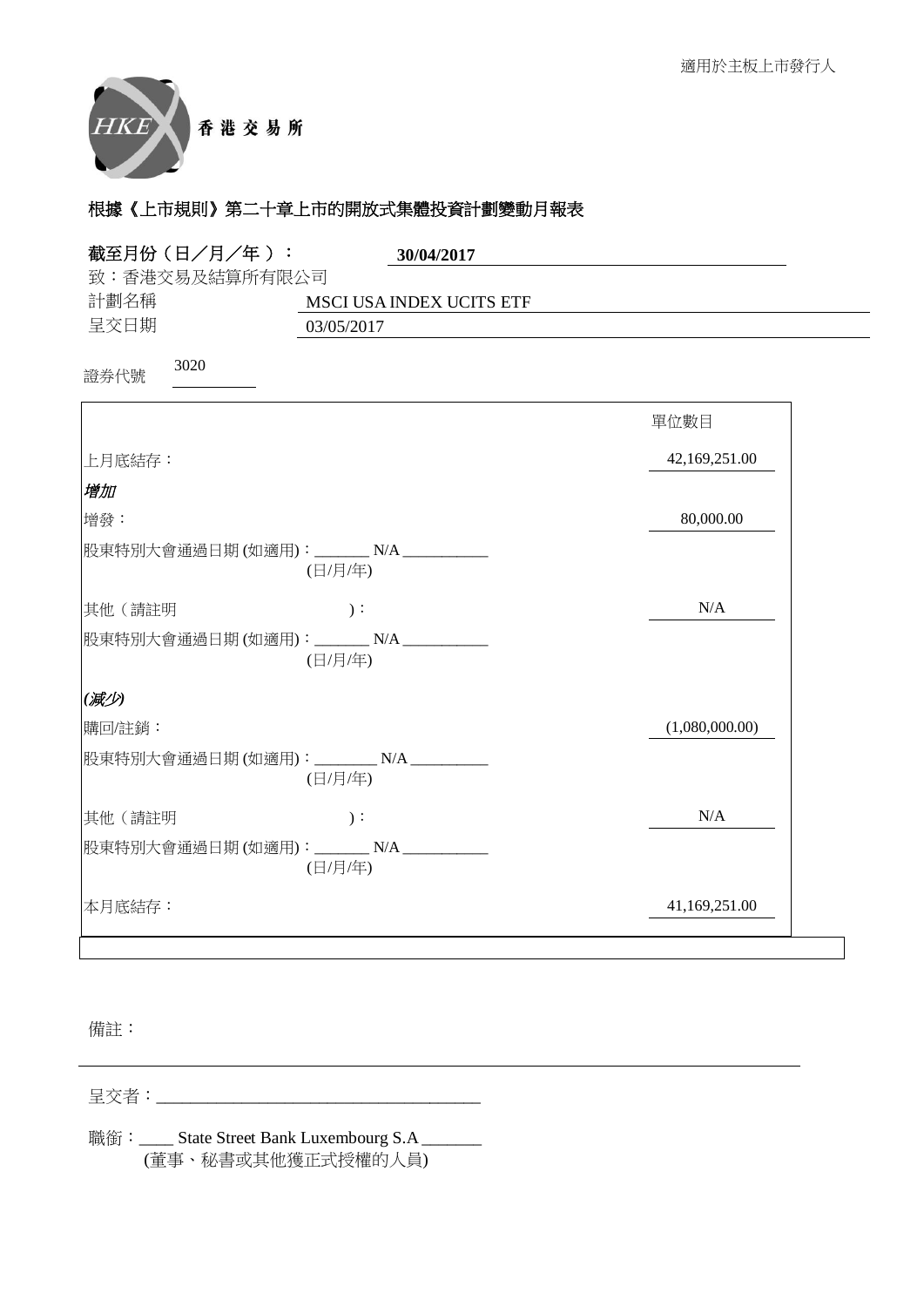

| 截至月份(日/月/年):<br>30/04/2017                          |              |
|-----------------------------------------------------|--------------|
| 致:香港交易及結算所有限公司                                      |              |
| 計劃名稱<br>MSCI TAIWAN INDEX UCITS ETF (DR)<br>呈交日期    |              |
| 03/05/2017                                          |              |
| 3036<br>證券代號                                        |              |
|                                                     | 單位數目         |
| 上月底結存:                                              | 3,588,270.00 |
| 增加                                                  |              |
| 增發:                                                 | N/A          |
| 股東特別大會通過日期 (如適用):________ N/A __________<br>(日/月/年) |              |
| 其他 (請註明<br>$)$ :                                    | N/A          |
| 股東特別大會通過日期(如適用): _______N/A _________<br>(日/月/年)    |              |
| (减少)                                                |              |
| 購回/註銷:                                              | N/A          |
| 股東特別大會通過日期(如適用): ________ N/A ________<br>(日/月/年)   |              |
| 其他(請註明<br>$)$ :                                     | N/A          |
| 股東特別大會通過日期(如適用): _______ N/A __________<br>(日/月/年)  |              |
| 本月底結存:                                              | 3,588,270.00 |
|                                                     |              |

備註:

⏰Ṍ侭烉\_\_\_\_\_\_\_\_\_\_\_\_\_\_\_\_\_\_\_\_\_\_\_\_\_\_\_\_\_\_\_\_\_\_\_\_\_\_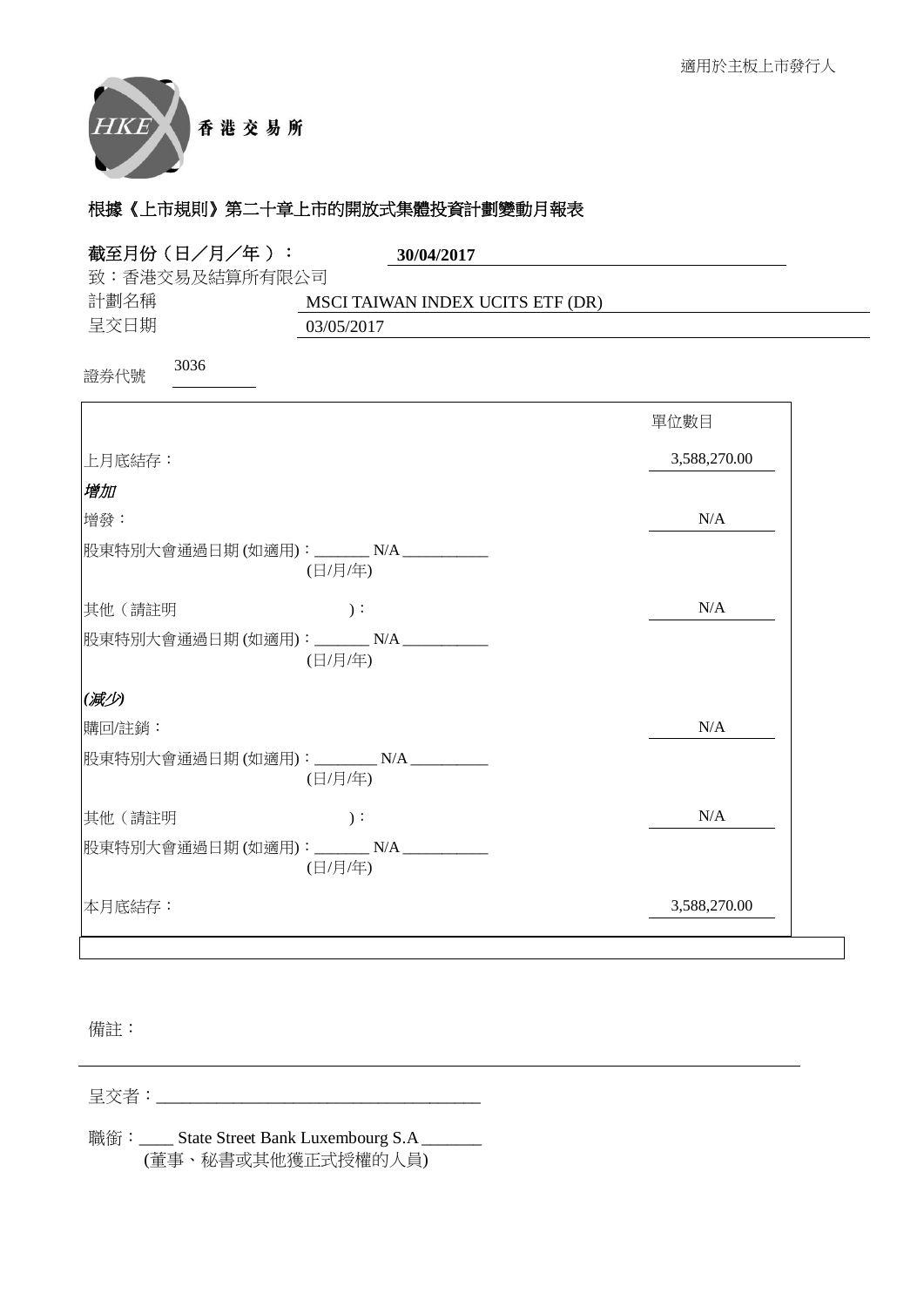

| 截至月份 (日/月/年):<br>30/04/2017                         |              |
|-----------------------------------------------------|--------------|
| 致:香港交易及結算所有限公司                                      |              |
| 計劃名稱<br>NIFTY 50 UCITS ETF                          |              |
| 呈交日期<br>03/05/2017                                  |              |
| 3015<br>證券代號                                        |              |
|                                                     | 單位數目         |
| 上月底結存:                                              | 1,395,014.00 |
| 增加                                                  |              |
| 增發:                                                 | N/A          |
| 股東特別大會通過日期(如適用): _______ N/A _________<br>(日/月/年)   |              |
| 其他(請註明<br>$)$ :                                     | N/A          |
| 股東特別大會通過日期(如適用): _______N/A __________<br>(日/月/年)   |              |
| (减少)                                                |              |
| 購回/註銷:                                              | N/A          |
| 股東特別大會通過日期(如適用): ________ N/A __________<br>(日/月/年) |              |
| 其他(請註明<br>$)$ :                                     | N/A          |
| 股東特別大會通過日期(如適用): ______N/A _________<br>(日/月/年)     |              |
| 本月底結存:                                              | 1,395,014.00 |

備註:

⏰Ṍ侭烉\_\_\_\_\_\_\_\_\_\_\_\_\_\_\_\_\_\_\_\_\_\_\_\_\_\_\_\_\_\_\_\_\_\_\_\_\_\_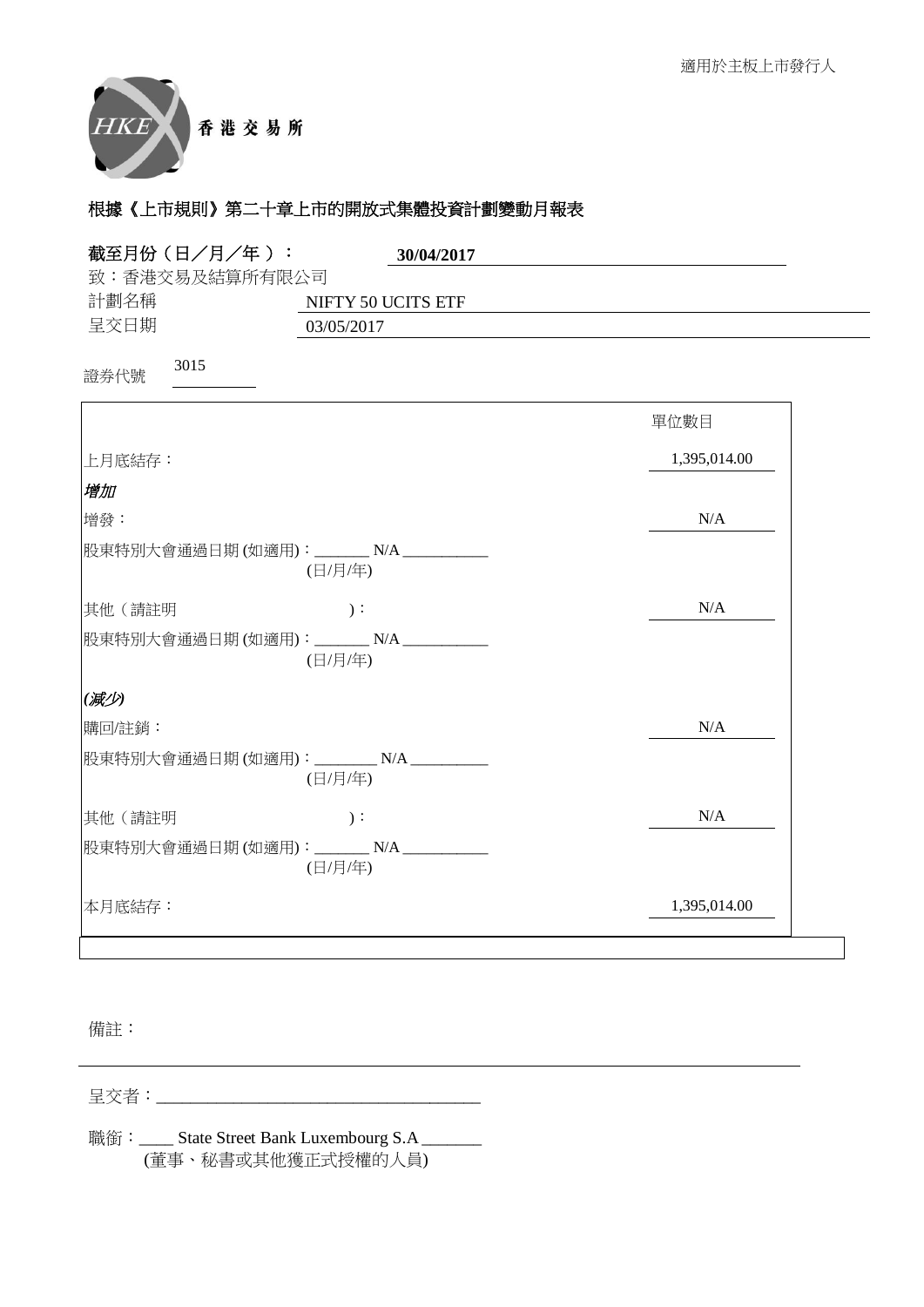

| 截至月份 (日/月/年):<br>30/04/2017                         |              |
|-----------------------------------------------------|--------------|
| 致:香港交易及結算所有限公司                                      |              |
| 計劃名稱<br>MSCI KOREA INDEX UCITS ETF (DR)             |              |
| 呈交日期<br>03/05/2017                                  |              |
| 2848<br>證券代號                                        |              |
|                                                     | 單位數目         |
| 上月底結存:                                              | 2,339,253.00 |
| 增加                                                  |              |
| 增發:                                                 | N/A          |
| 股東特別大會通過日期(如適用): _______ N/A _________<br>(日/月/年)   |              |
| 其他(請註明<br>$)$ :                                     | N/A          |
| 股東特別大會通過日期(如適用): _______N/A __________<br>(日/月/年)   |              |
| (减少)                                                |              |
| 購回/註銷:                                              | (104,000.00) |
| 股東特別大會通過日期(如適用): ________ N/A __________<br>(日/月/年) |              |
| 其他(請註明<br>$)$ :                                     | N/A          |
| 股東特別大會通過日期(如適用): _______N/A __________<br>(日/月/年)   |              |
| 本月底結存:                                              | 2,235,253.00 |

備註:

⏰Ṍ侭烉\_\_\_\_\_\_\_\_\_\_\_\_\_\_\_\_\_\_\_\_\_\_\_\_\_\_\_\_\_\_\_\_\_\_\_\_\_\_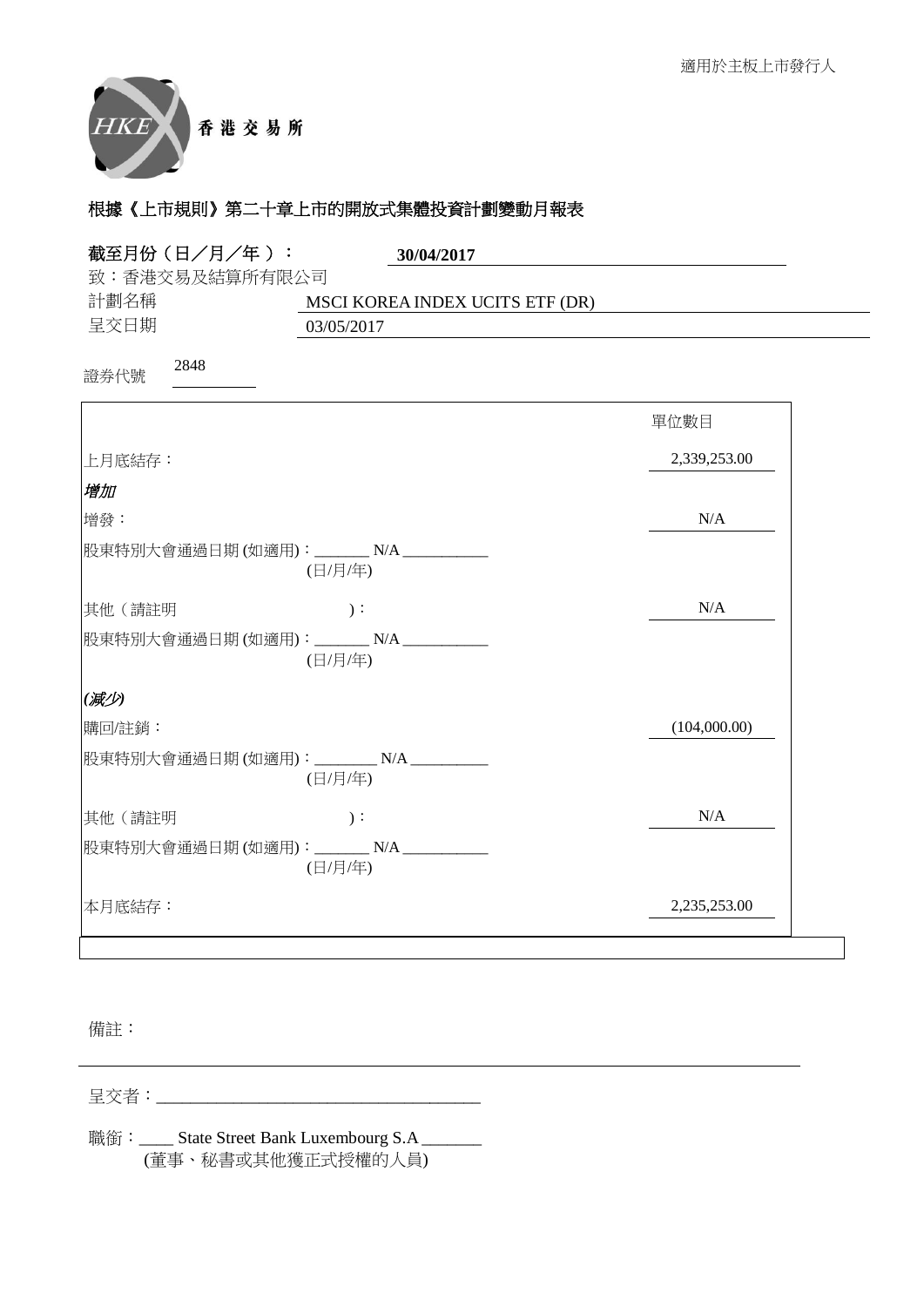

| 截至月份 (日/月/年):<br>30/04/2017                        |              |
|----------------------------------------------------|--------------|
| 致:香港交易及結算所有限公司                                     |              |
| 計劃名稱<br>FTSE CHINA 50 UCITS ETF (DR)               |              |
| 呈交日期<br>03/05/2017                                 |              |
| 3007<br>證券代號                                       |              |
|                                                    | 單位數目         |
| 上月底結存:                                             | 5,264,247.00 |
| 增加                                                 |              |
| 增發:                                                | N/A          |
| 股東特別大會通過日期(如適用): _______ N/A _________<br>(日/月/年)  |              |
| 其他(請註明<br>$)$ :                                    | N/A          |
| 股東特別大會通過日期(如適用): _______N/A __________<br>(日/月/年)  |              |
| (减少)                                               |              |
| 購回/註銷:                                             | N/A          |
| 股東特別大會通過日期(如適用): ________ N/A _________<br>(日/月/年) |              |
| 其他(請註明<br>$)$ :                                    | N/A          |
| 股東特別大會通過日期(如適用): _______N/A __________<br>(日/月/年)  |              |
| 本月底結存:                                             | 5,264,247.00 |

備註:

⏰Ṍ侭烉\_\_\_\_\_\_\_\_\_\_\_\_\_\_\_\_\_\_\_\_\_\_\_\_\_\_\_\_\_\_\_\_\_\_\_\_\_\_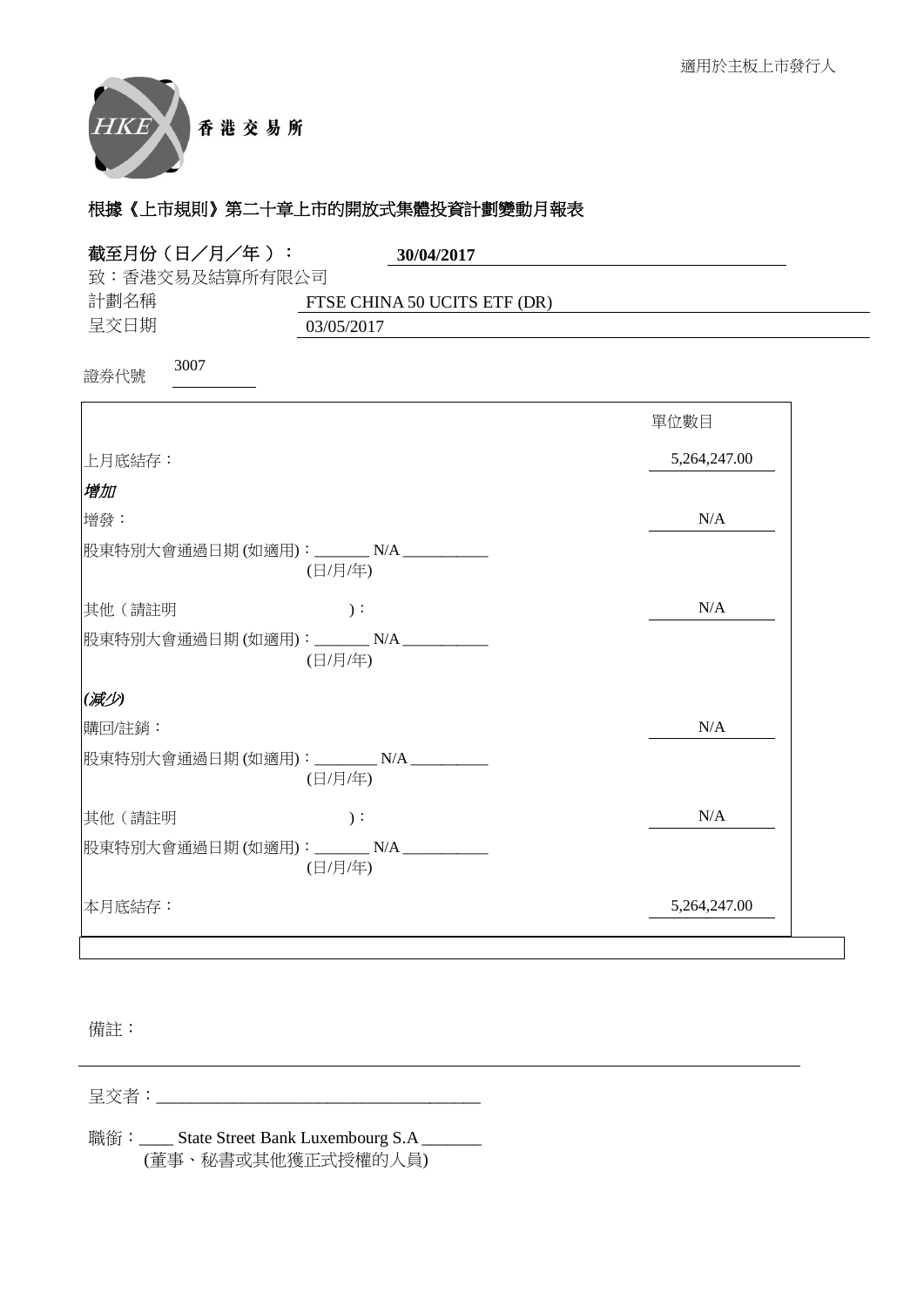

| 截至月份 (日/月/年):<br>30/04/2017                       |               |
|---------------------------------------------------|---------------|
| 致:香港交易及結算所有限公司                                    |               |
| 計劃名稱<br>FTSE VIETNAM UCITS ETF                    |               |
| 呈交日期<br>03/05/2017                                |               |
| 3087<br>證券代號                                      |               |
|                                                   | 單位數目          |
| 上月底結存:                                            | 10,153,399.00 |
| 增加                                                |               |
| 增發:                                               | N/A           |
| 股東特別大會通過日期(如適用): _______ N/A _________<br>(日/月/年) |               |
| 其他(請註明<br>$)$ :                                   | N/A           |
| 股東特別大會通過日期(如適用): _______N/A __________<br>(日/月/年) |               |
| (减少)                                              |               |
| 購回/註銷:                                            | (200,000.00)  |
| 股東特別大會通過日期(如適用): ________N/A _________<br>(日/月/年) |               |
| 其他(請註明<br>$)$ :                                   | N/A           |
| 股東特別大會通過日期(如適用): _______N/A __________<br>(日/月/年) |               |
| 本月底結存:                                            | 9,953,399.00  |

備註:

⏰Ṍ侭烉\_\_\_\_\_\_\_\_\_\_\_\_\_\_\_\_\_\_\_\_\_\_\_\_\_\_\_\_\_\_\_\_\_\_\_\_\_\_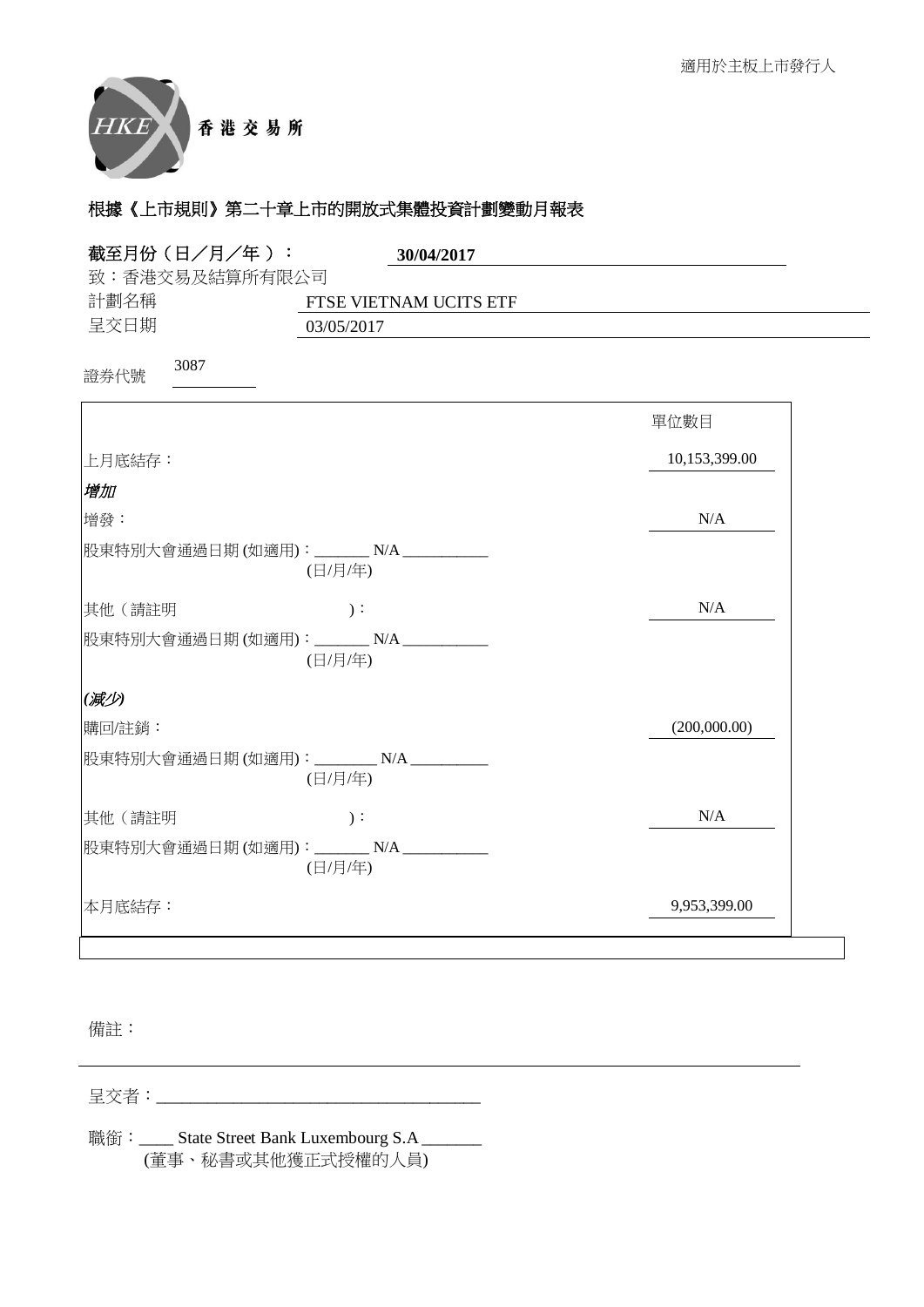

| 截至月份 (日/月/年):<br>30/04/2017                        |              |
|----------------------------------------------------|--------------|
| 致:香港交易及結算所有限公司                                     |              |
| 計劃名稱<br>MSCI WORLD INDEX UCITS ETF                 |              |
| 呈交日期<br>03/05/2017                                 |              |
| 3019<br>證券代號                                       |              |
|                                                    | 單位數目         |
| 上月底結存:                                             | 4,564,798.00 |
| 增加                                                 |              |
| 增發:                                                | N/A          |
| 股東特別大會通過日期(如適用): _______ N/A _________<br>(日/月/年)  |              |
| 其他 (請註明<br>$)$ :                                   | N/A          |
| 股東特別大會通過日期(如適用): _______N/A __________<br>(日/月/年)  |              |
| (减少)                                               |              |
| 購回/註銷:                                             | N/A          |
| 股東特別大會通過日期(如適用): ________ N/A _________<br>(日/月/年) |              |
| 其他(請註明<br>$)$ :                                    | N/A          |
| 股東特別大會通過日期(如適用): _______N/A __________<br>(日/月/年)  |              |
| 本月底結存:                                             | 4,564,798.00 |

備註:

⏰Ṍ侭烉\_\_\_\_\_\_\_\_\_\_\_\_\_\_\_\_\_\_\_\_\_\_\_\_\_\_\_\_\_\_\_\_\_\_\_\_\_\_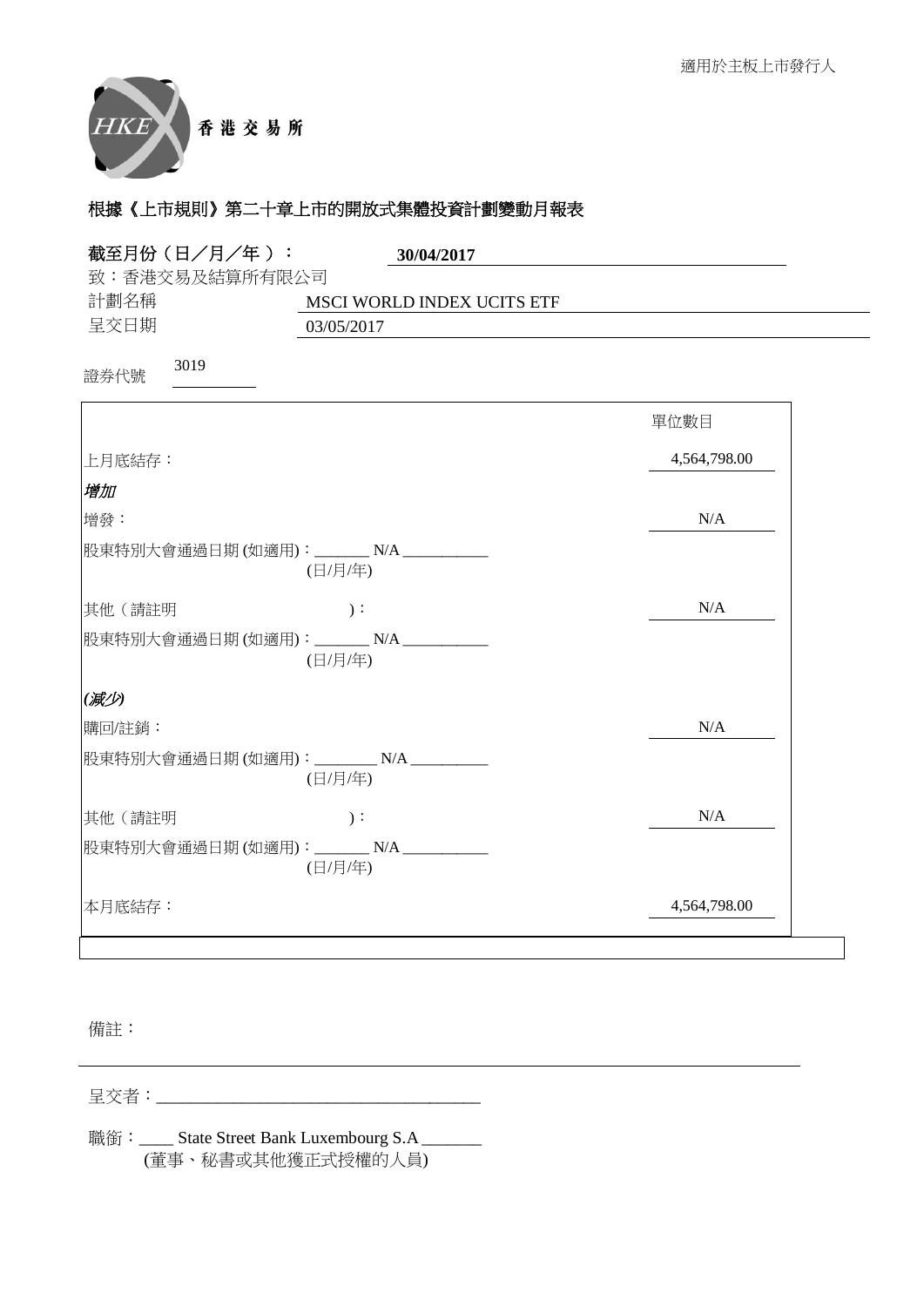

| 致:香港交易及結算所有限公司<br>計劃名稱<br>MSCI EMERGING MARKETS INDEX UCITS ETF<br>呈交日期<br>03/05/2017<br>3009<br>證券代號<br>單位數目<br>2,381,000.00<br> 上月底結存:<br>增加<br>N/A<br>增發:<br>股東特別大會通過日期 (如適用):________ N/A __________<br>(日/月/年)<br>其他(請註明<br>N/A<br>$)$ :<br>股東特別大會通過日期(如適用): _______ N/A _________<br>(日/月/年)<br>(减少)<br>購回/註銷:<br>N/A<br>股東特別大會通過日期(如適用): ________ N/A ______<br>(日/月/年)<br>N/A<br>其他(請註明<br>$)$ :<br>股東特別大會通過日期(如適用): _______N/A __________<br>(日/月/年)<br>2,381,000.00<br>本月底結存: | 截至月份(日/月/年): | 30/04/2017 |
|-----------------------------------------------------------------------------------------------------------------------------------------------------------------------------------------------------------------------------------------------------------------------------------------------------------------------------------------------------------------------------------------------------------------------------------------------------------------------------------------|--------------|------------|
|                                                                                                                                                                                                                                                                                                                                                                                                                                                                                         |              |            |
|                                                                                                                                                                                                                                                                                                                                                                                                                                                                                         |              |            |
|                                                                                                                                                                                                                                                                                                                                                                                                                                                                                         |              |            |
|                                                                                                                                                                                                                                                                                                                                                                                                                                                                                         |              |            |
|                                                                                                                                                                                                                                                                                                                                                                                                                                                                                         |              |            |
|                                                                                                                                                                                                                                                                                                                                                                                                                                                                                         |              |            |
|                                                                                                                                                                                                                                                                                                                                                                                                                                                                                         |              |            |
|                                                                                                                                                                                                                                                                                                                                                                                                                                                                                         |              |            |
|                                                                                                                                                                                                                                                                                                                                                                                                                                                                                         |              |            |
|                                                                                                                                                                                                                                                                                                                                                                                                                                                                                         |              |            |
|                                                                                                                                                                                                                                                                                                                                                                                                                                                                                         |              |            |
|                                                                                                                                                                                                                                                                                                                                                                                                                                                                                         |              |            |
|                                                                                                                                                                                                                                                                                                                                                                                                                                                                                         |              |            |
|                                                                                                                                                                                                                                                                                                                                                                                                                                                                                         |              |            |
|                                                                                                                                                                                                                                                                                                                                                                                                                                                                                         |              |            |
|                                                                                                                                                                                                                                                                                                                                                                                                                                                                                         |              |            |

備註:

⏰Ṍ侭烉\_\_\_\_\_\_\_\_\_\_\_\_\_\_\_\_\_\_\_\_\_\_\_\_\_\_\_\_\_\_\_\_\_\_\_\_\_\_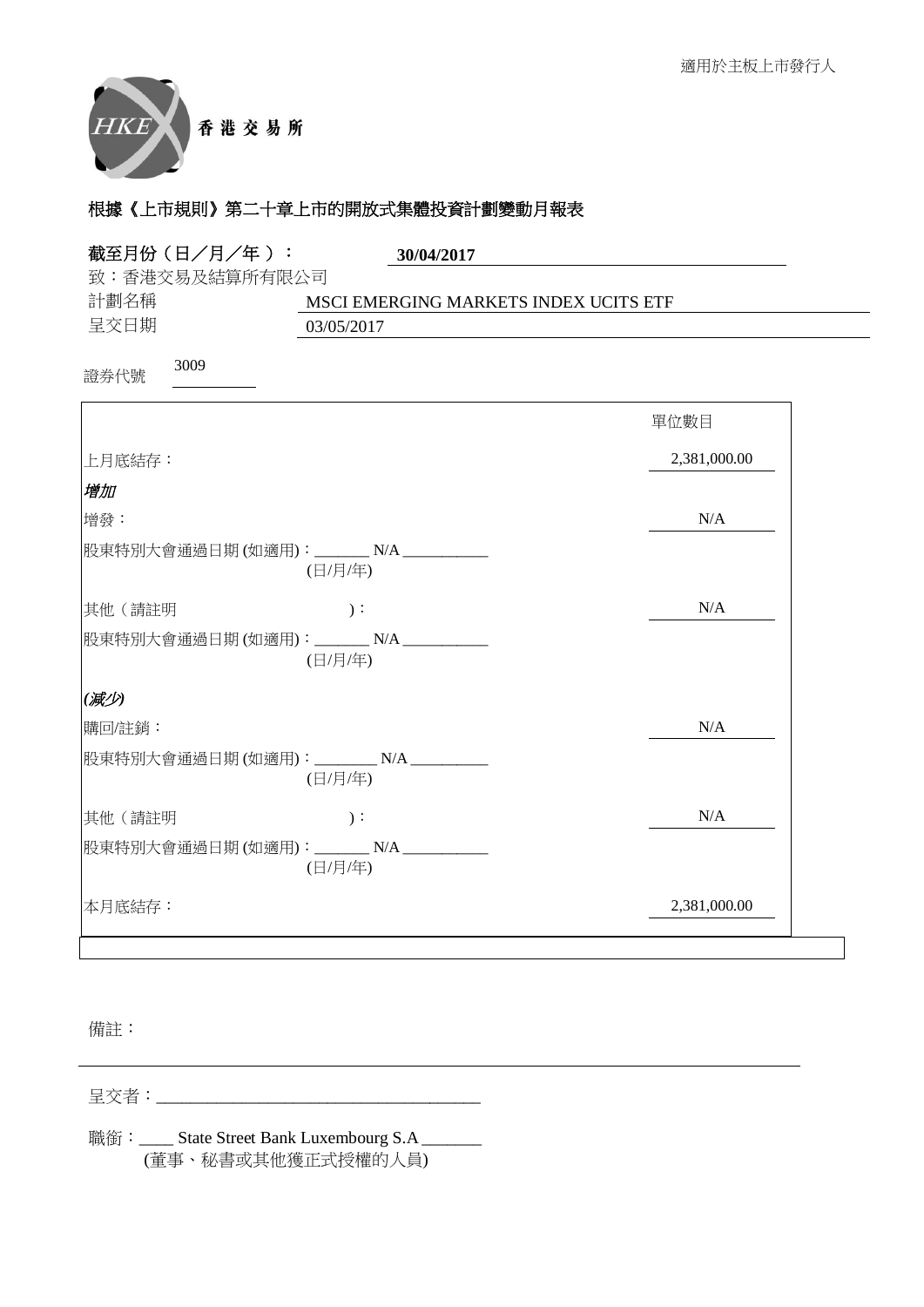

| 截至月份 (日/月/年):                    | 30/04/2017                                        |            |
|----------------------------------|---------------------------------------------------|------------|
| 致:香港交易及結算所有限公司                   |                                                   |            |
| 計劃名稱                             | MSCI EM ASIA INDEX UCITS ETF                      |            |
| 呈交日期                             | 03/05/2017                                        |            |
| 3035<br>證券代號                     |                                                   |            |
|                                  |                                                   | 單位數目       |
| 上月底結存:                           |                                                   | 939,000.00 |
| 増加                               |                                                   |            |
| 增發:                              |                                                   | N/A        |
|                                  | 股東特別大會通過日期(如適用): _______N/A ________<br>(日/月/年)   |            |
| 其他(請註明                           | $)$ :                                             | N/A        |
|                                  | 股東特別大會通過日期(如適用): _______N/A _________<br>(日/月/年)  |            |
| (减少)                             |                                                   |            |
| 購回/註銷:                           |                                                   | N/A        |
| 股東特別大會通過日期(如適用): _______ N/A ___ | (日/月/年)                                           |            |
| 其他 (請註明                          | $)$ :                                             | N/A        |
|                                  | 股東特別大會通過日期(如適用): _______ N/A _________<br>(日/月/年) |            |
| 本月底結存:                           |                                                   | 939,000.00 |

備註:

⏰Ṍ侭烉\_\_\_\_\_\_\_\_\_\_\_\_\_\_\_\_\_\_\_\_\_\_\_\_\_\_\_\_\_\_\_\_\_\_\_\_\_\_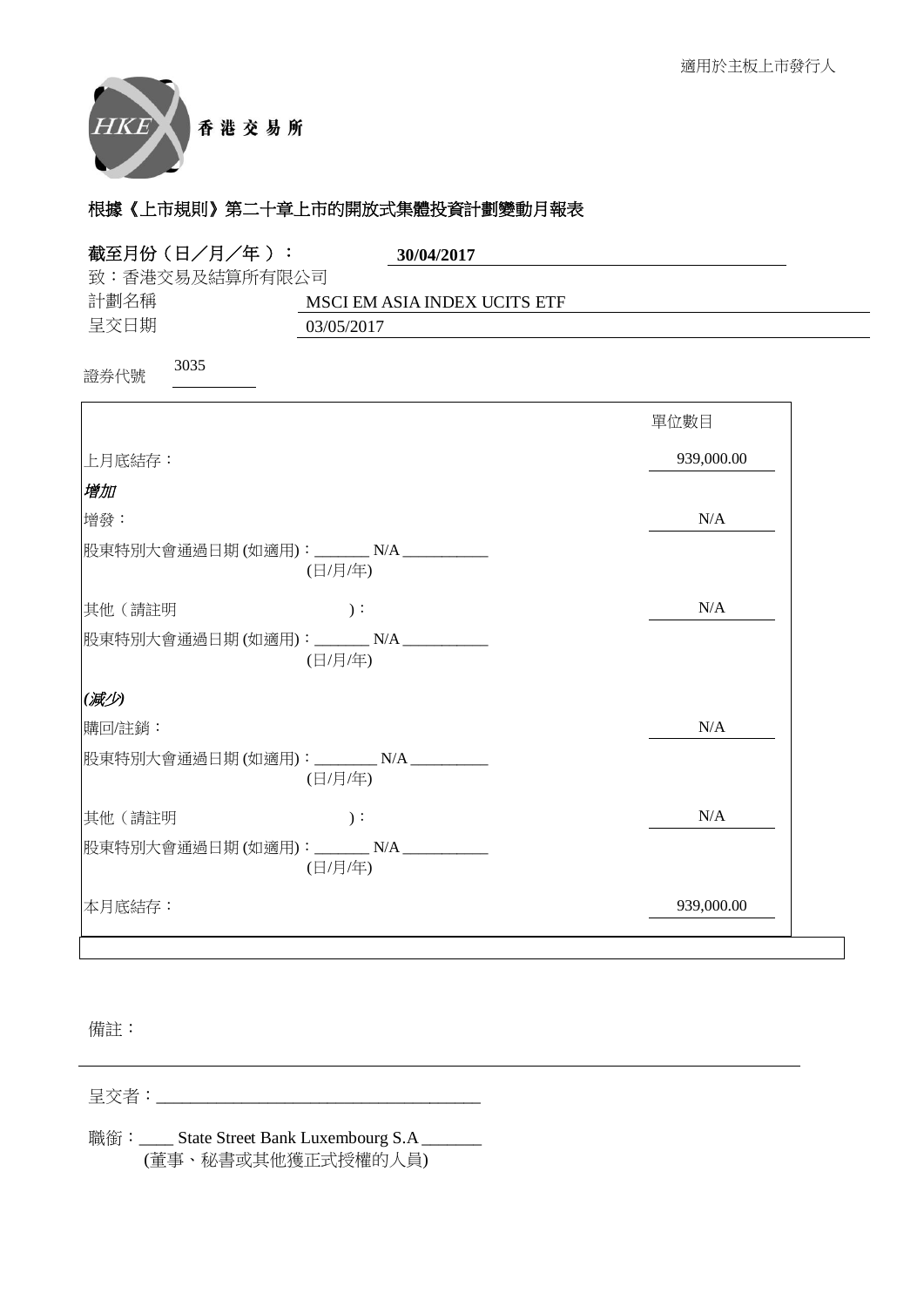

| 截至月份 (日/月/年):<br>30/04/2017                        |              |
|----------------------------------------------------|--------------|
| 致:香港交易及結算所有限公司                                     |              |
| 計劃名稱<br>MSCI BRAZIL INDEX UCITS ETF (DR)           |              |
| 呈交日期<br>03/05/2017                                 |              |
| 3048<br>證券代號                                       |              |
|                                                    | 單位數目         |
| 上月底結存:                                             | 2,246,618.00 |
| 增加                                                 |              |
| 增發:                                                | N/A          |
| 股東特別大會通過日期(如適用): _______N/A _________<br>(日/月/年)   |              |
| 其他(請註明<br>$)$ :                                    | N/A          |
| 股東特別大會通過日期(如適用): _______N/A __________<br>(日/月/年)  |              |
| (减少)                                               |              |
| 購回/註銷:                                             | N/A          |
| 股東特別大會通過日期(如適用): ________ N/A _________<br>(日/月/年) |              |
| 其他(請註明<br>$)$ :                                    | N/A          |
| 股東特別大會通過日期(如適用): _______N/A __________<br>(日/月/年)  |              |
| 本月底結存:                                             | 2,246,618.00 |

備註:

⏰Ṍ侭烉\_\_\_\_\_\_\_\_\_\_\_\_\_\_\_\_\_\_\_\_\_\_\_\_\_\_\_\_\_\_\_\_\_\_\_\_\_\_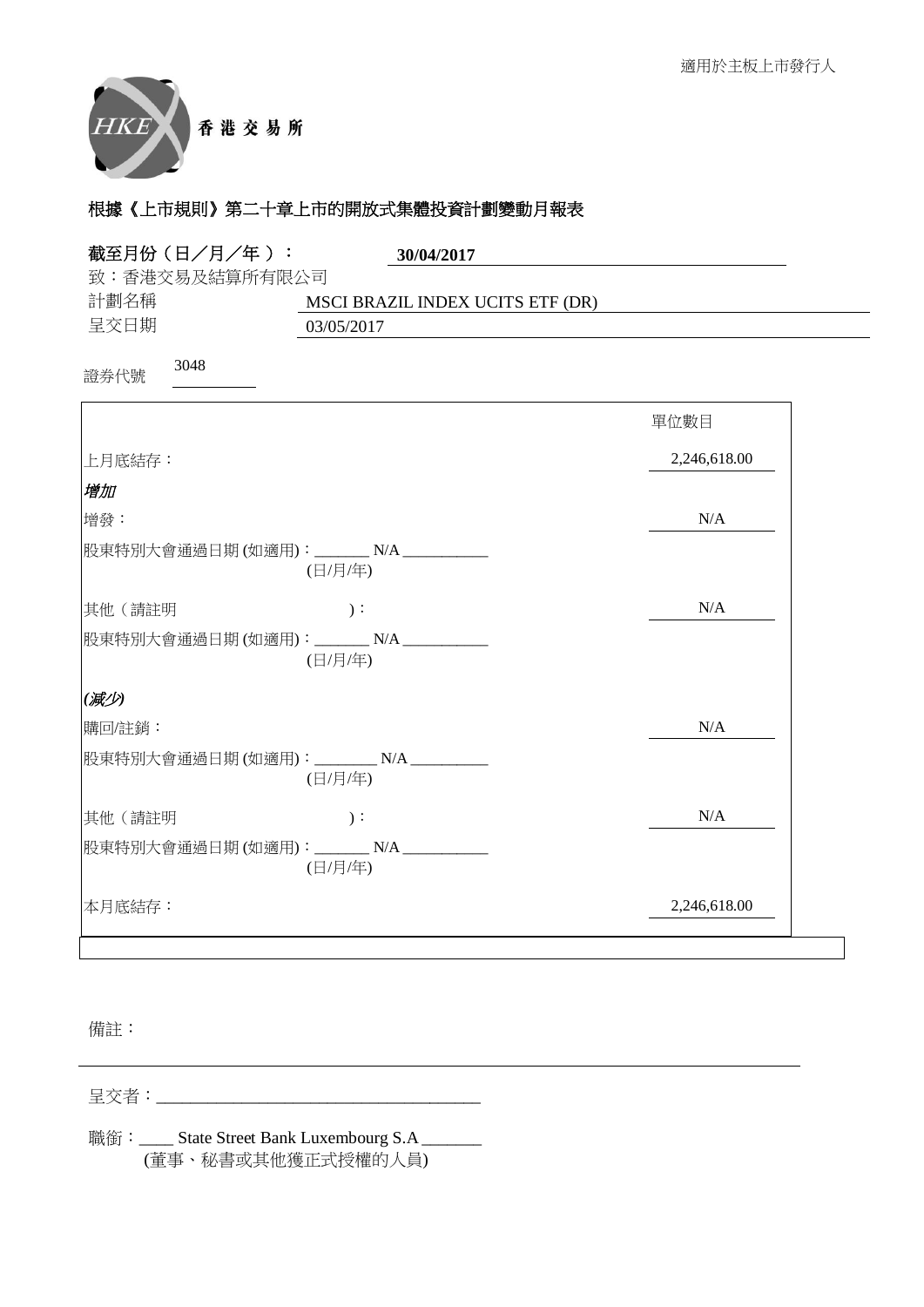

| 截至月份 (日/月/年):<br>30/04/2017                                          |              |
|----------------------------------------------------------------------|--------------|
| 致:香港交易及結算所有限公司<br>計劃名稱<br>MSCI PACIFIC EX JAPAN INDEX UCITS ETF (DR) |              |
| 呈交日期<br>03/05/2017                                                   |              |
| 3043<br>證券代號                                                         |              |
|                                                                      | 單位數目         |
| 上月底結存:                                                               | 1,110,000.00 |
| 增加                                                                   |              |
| 增發:                                                                  | N/A          |
| 股東特別大會通過日期(如適用): _______ N/A _________<br>(日/月/年)                    |              |
| 其他(請註明<br>$)$ :                                                      | N/A          |
| 股東特別大會通過日期(如適用): _______ N/A __________<br>(日/月/年)                   |              |
| (减少)                                                                 |              |
| 購回/註銷:                                                               | N/A          |
| 股東特別大會通過日期(如適用): ________N/A ________<br>(日/月/年)                     |              |
| 其他 (請註明<br>$)$ :                                                     | N/A          |
| 股東特別大會通過日期(如適用): _______N/A __________<br>(日/月/年)                    |              |
| 本月底結存:                                                               | 1,110,000.00 |

備註:

⏰Ṍ侭烉\_\_\_\_\_\_\_\_\_\_\_\_\_\_\_\_\_\_\_\_\_\_\_\_\_\_\_\_\_\_\_\_\_\_\_\_\_\_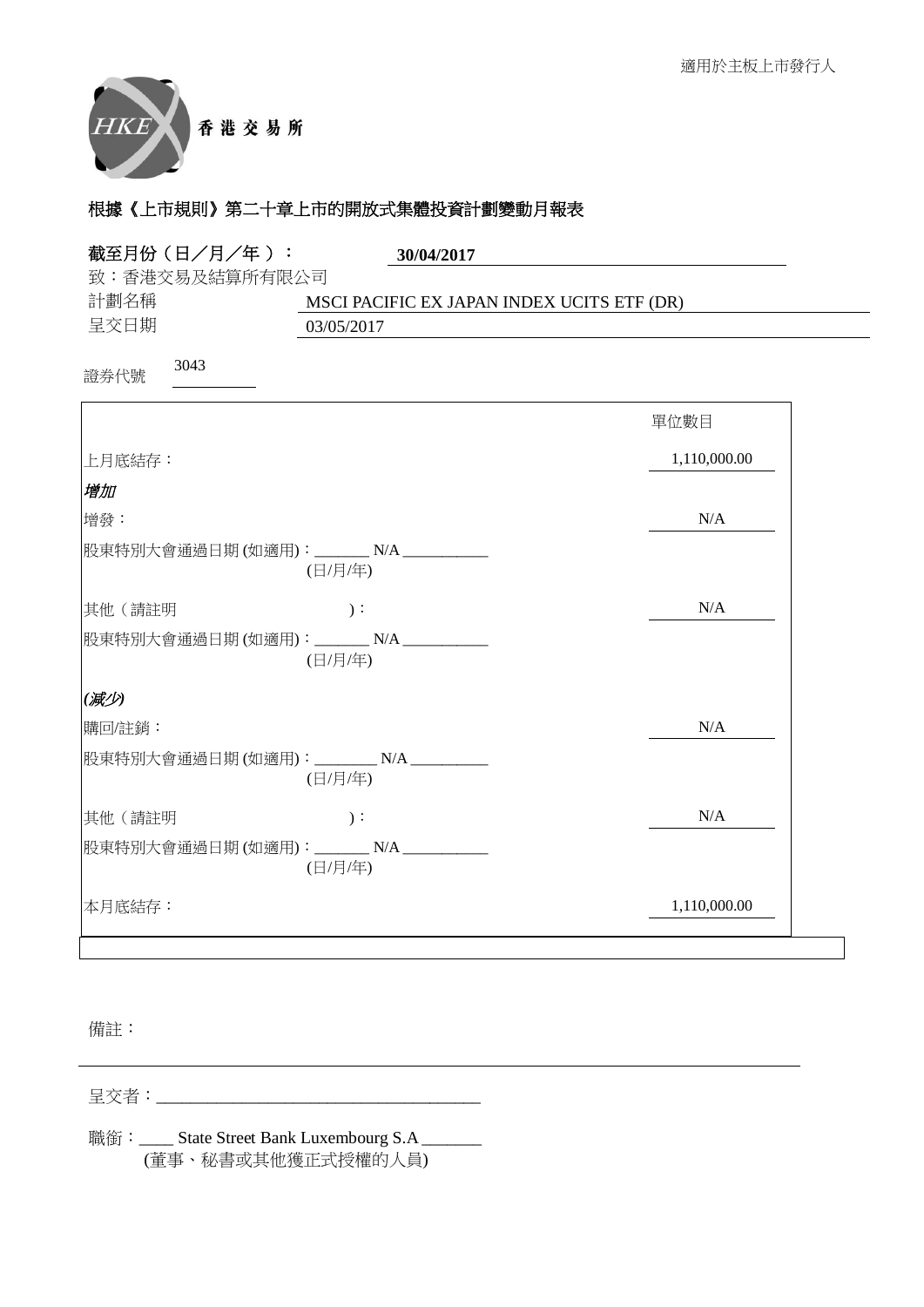

| 截至月份 (日/月/年):  | 30/04/2017                                         |                |
|----------------|----------------------------------------------------|----------------|
| 致:香港交易及結算所有限公司 |                                                    |                |
| 計劃名稱           | MSCI RUSSIA CAPPED INDEX UCITS ETF                 |                |
| 呈交日期           | 03/05/2017                                         |                |
| 3027<br>證券代號   |                                                    |                |
|                |                                                    | 單位數目           |
| 上月底結存:         |                                                    | 6,813,470.00   |
| 增加             |                                                    |                |
| 增發:            |                                                    | 1,440,390.00   |
|                | 股東特別大會通過日期(如適用): _______ N/A __________<br>(日/月/年) |                |
| 其他(請註明         | $)$ :                                              | N/A            |
|                | 股東特別大會通過日期(如適用): _______N/A __________<br>(日/月/年)  |                |
| (减少)           |                                                    |                |
| 購回/註銷:         |                                                    | (1,440,390.00) |
|                | 股東特別大會通過日期(如適用): ________N/A _________<br>(日/月/年)  |                |
| 其他(請註明         | $)$ :                                              | N/A            |
|                | 股東特別大會通過日期(如適用): _______N/A __________<br>(日/月/年)  |                |
| 本月底結存:         |                                                    | 6,813,470.00   |

備註:

⏰Ṍ侭烉\_\_\_\_\_\_\_\_\_\_\_\_\_\_\_\_\_\_\_\_\_\_\_\_\_\_\_\_\_\_\_\_\_\_\_\_\_\_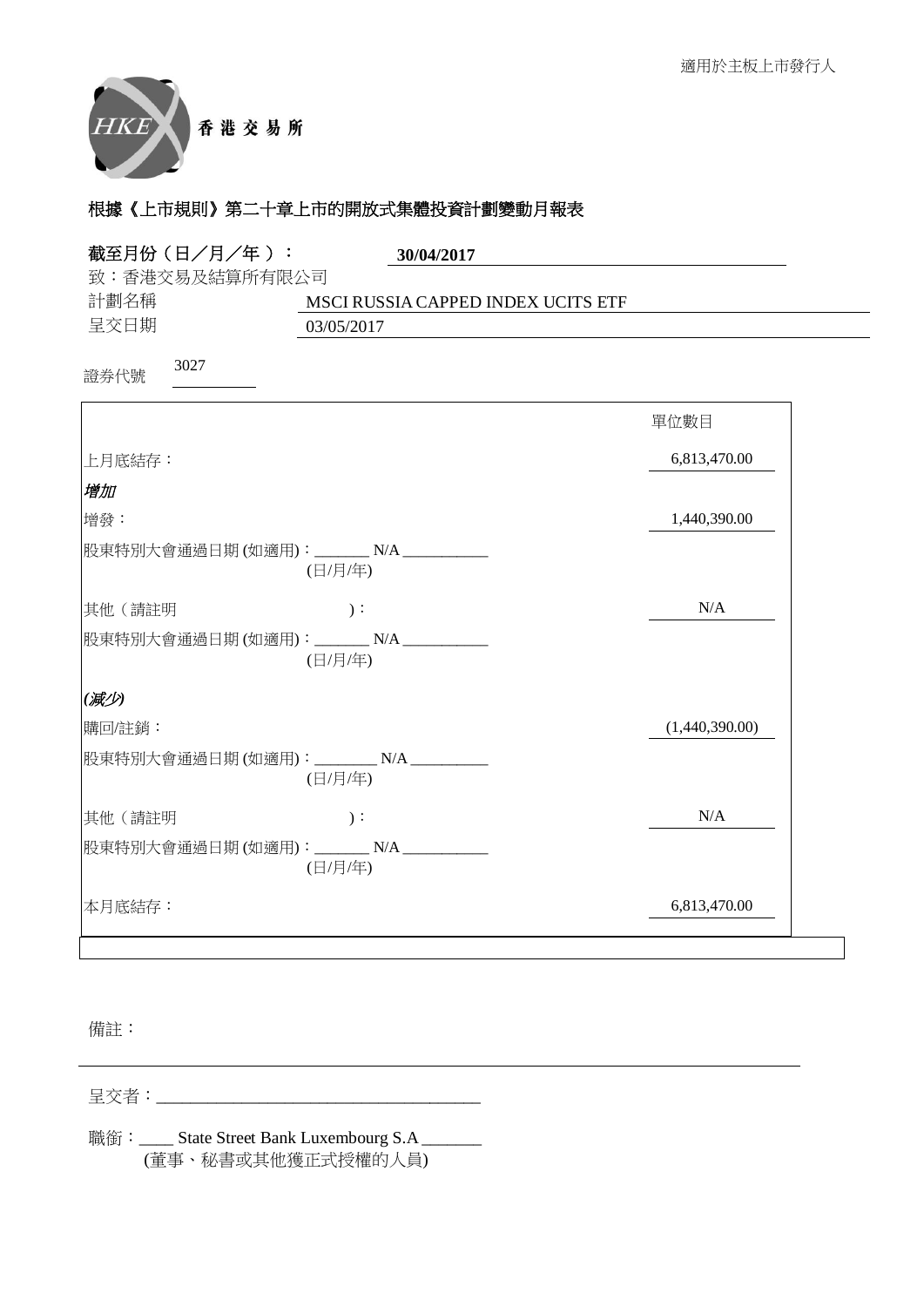

| 截至月份 (日/月/年):<br>30/04/2017                        |               |
|----------------------------------------------------|---------------|
| 致:香港交易及結算所有限公司                                     |               |
| 計劃名稱<br>CSI300 UCITS ETF                           |               |
| 呈交日期<br>03/05/2017                                 |               |
| 3049<br>證券代號                                       |               |
|                                                    | 單位數目          |
| 上月底結存:                                             | 57,376,839.00 |
| 增加                                                 |               |
| 增發:                                                | N/A           |
| 股東特別大會通過日期(如適用): ______N/A ________<br>(日/月/年)     |               |
| 其他(請註明<br>$)$ :                                    | N/A           |
| 股東特別大會通過日期(如適用): _______N/A __________<br>(日/月/年)  |               |
| (减少)                                               |               |
| 購回/註銷:                                             | N/A           |
| 股東特別大會通過日期(如適用): ________ N/A _________<br>(日/月/年) |               |
| 其他(請註明<br>$)$ :                                    | N/A           |
| 股東特別大會通過日期(如適用): _______N/A __________<br>(日/月/年)  |               |
| 本月底結存:                                             | 57,376,839.00 |

備註:

⏰Ṍ侭烉\_\_\_\_\_\_\_\_\_\_\_\_\_\_\_\_\_\_\_\_\_\_\_\_\_\_\_\_\_\_\_\_\_\_\_\_\_\_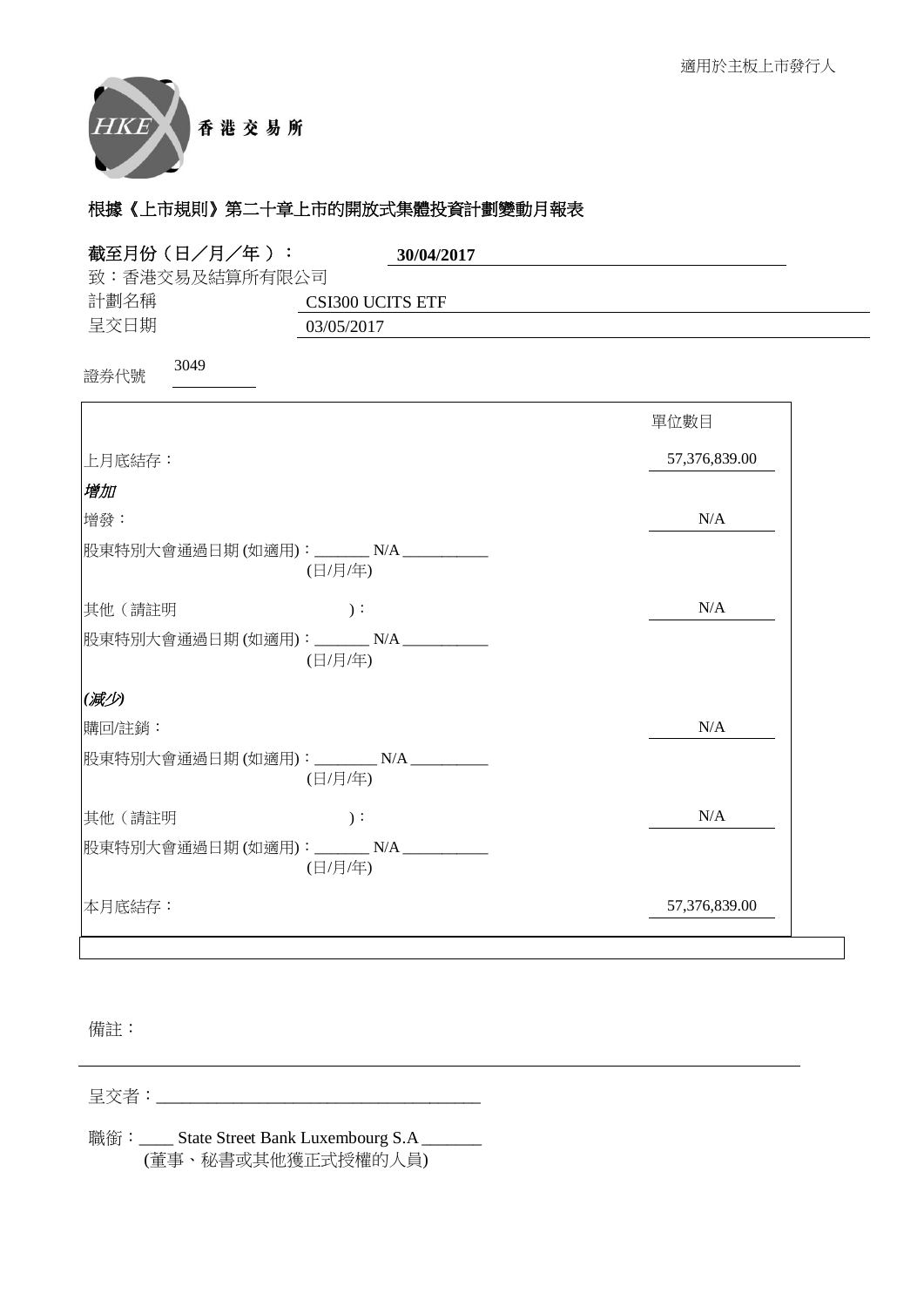

| 截至月份 (日/月/年):<br>30/04/2017                        |              |
|----------------------------------------------------|--------------|
| 致:香港交易及結算所有限公司                                     |              |
| 計劃名稱<br><b>CSI300 BANKS UCITS ETF</b>              |              |
| 呈交日期<br>03/05/2017                                 |              |
| 3061<br>證券代號                                       |              |
|                                                    | 單位數目         |
| 上月底結存:                                             | 1,344,000.00 |
| 增加                                                 |              |
| 增發:                                                | N/A          |
| 股東特別大會通過日期(如適用): _______ N/A _________<br>(日/月/年)  |              |
| 其他 (請註明<br>$)$ :                                   | N/A          |
| 股東特別大會通過日期(如適用): _______N/A __________<br>(日/月/年)  |              |
| (减少)                                               |              |
| 購回/註銷:                                             | N/A          |
| 股東特別大會通過日期(如適用): ________ N/A _________<br>(日/月/年) |              |
| 其他(請註明<br>$)$ :                                    | N/A          |
| 股東特別大會通過日期(如適用): _______N/A __________<br>(日/月/年)  |              |
| 本月底結存:                                             | 1,344,000.00 |

備註:

⏰Ṍ侭烉\_\_\_\_\_\_\_\_\_\_\_\_\_\_\_\_\_\_\_\_\_\_\_\_\_\_\_\_\_\_\_\_\_\_\_\_\_\_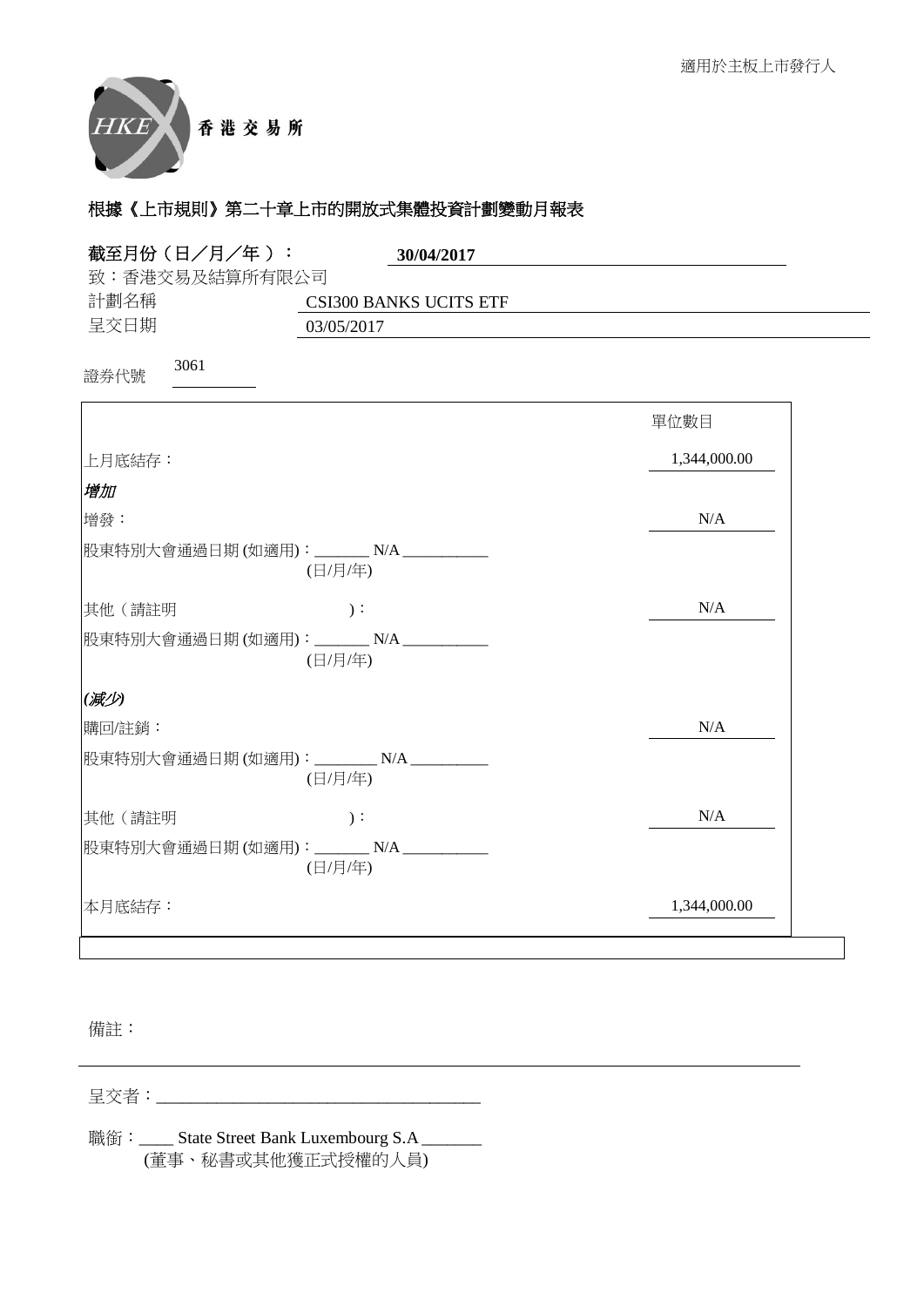

| 截至月份 (日/月/年):  | 30/04/2017                                         |            |
|----------------|----------------------------------------------------|------------|
| 致:香港交易及結算所有限公司 |                                                    |            |
| 計劃名稱           | CSI300 REAL ESTATE UCITS ETF                       |            |
| 呈交日期           | 03/05/2017                                         |            |
| 2816<br>證券代號   |                                                    |            |
|                |                                                    | 單位數目       |
| 上月底結存:         |                                                    | 663,000.00 |
| 增加             |                                                    |            |
| 增發:            |                                                    | N/A        |
|                | 股東特別大會通過日期(如適用): _______ N/A ________<br>(日/月/年)   |            |
| 其他(請註明         | $)$ :                                              | N/A        |
|                | 股東特別大會通過日期(如適用): _______ N/A __________<br>(日/月/年) |            |
| (减少)           |                                                    |            |
| 購回/註銷:         |                                                    | N/A        |
|                | 股東特別大會通過日期(如適用): ________ N/A _________<br>(日/月/年) |            |
| 其他 (請註明        | $)$ :                                              | N/A        |
|                | 股東特別大會通過日期(如適用): _______N/A __________<br>(日/月/年)  |            |
| 本月底結存:         |                                                    | 663,000.00 |

備註:

⏰Ṍ侭烉\_\_\_\_\_\_\_\_\_\_\_\_\_\_\_\_\_\_\_\_\_\_\_\_\_\_\_\_\_\_\_\_\_\_\_\_\_\_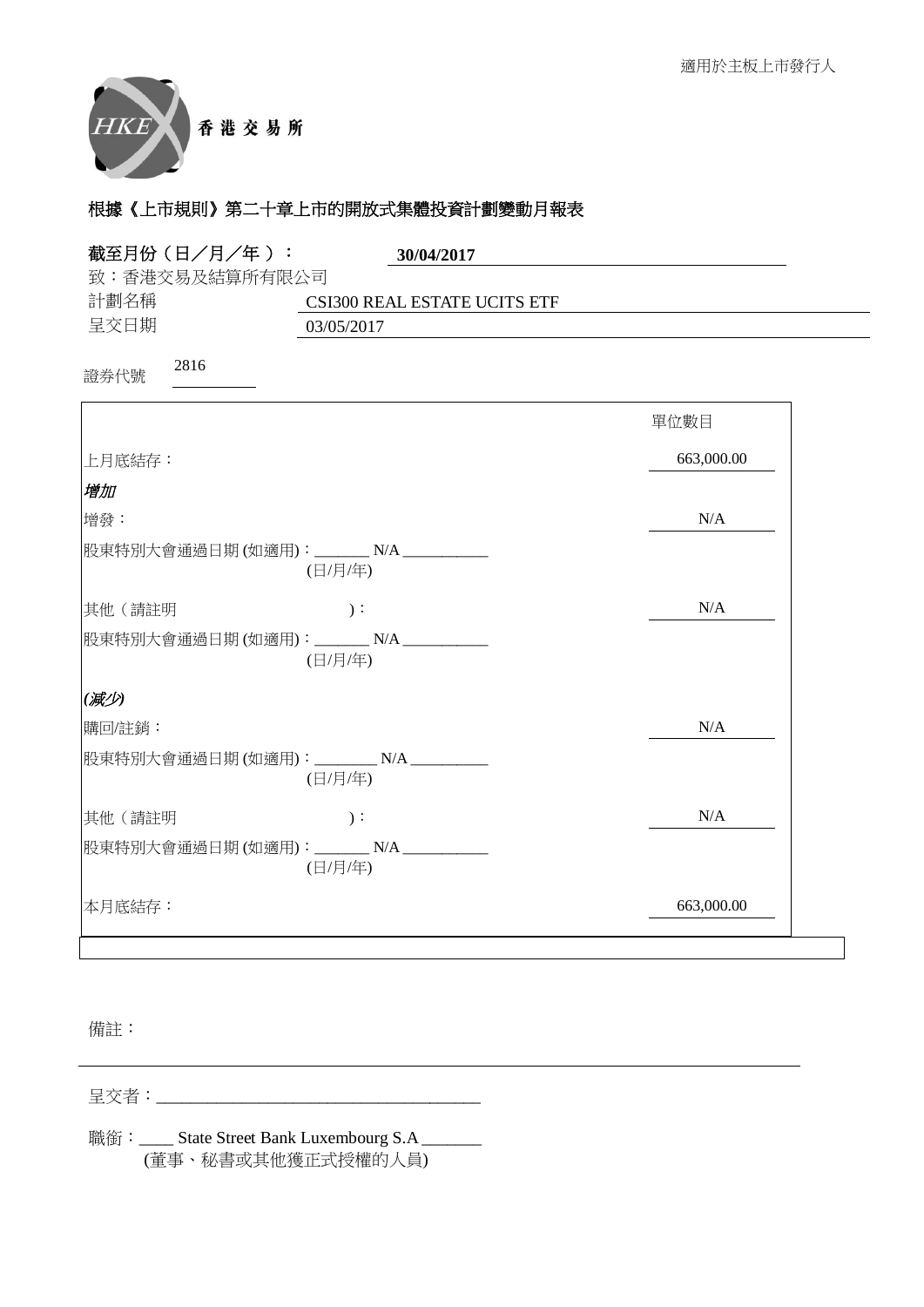

| 截至月份 (日/月/年):<br>30/04/2017                        |              |
|----------------------------------------------------|--------------|
| 致:香港交易及結算所有限公司                                     |              |
| 計劃名稱<br>CSI300 MATERIALS UCITS ETF                 |              |
| 呈交日期<br>03/05/2017                                 |              |
| 3062<br>證券代號                                       |              |
|                                                    | 單位數目         |
| 上月底結存:                                             | 1,865,000.00 |
| 增加                                                 |              |
| 增發:                                                | N/A          |
| 股東特別大會通過日期(如適用): _______ N/A _________<br>(日/月/年)  |              |
| 其他(請註明<br>$)$ :                                    | N/A          |
| 股東特別大會通過日期(如適用): _______N/A ___________<br>(日/月/年) |              |
| (减少)                                               |              |
| 購回/註銷:                                             | N/A          |
| 股東特別大會通過日期(如適用): ________N/A ________<br>(日/月/年)   |              |
| 其他(請註明<br>$)$ :                                    | N/A          |
| 股東特別大會通過日期(如適用): _______N/A __________<br>(日/月/年)  |              |
| 本月底結存:                                             | 1,865,000.00 |

備註:

⏰Ṍ侭烉\_\_\_\_\_\_\_\_\_\_\_\_\_\_\_\_\_\_\_\_\_\_\_\_\_\_\_\_\_\_\_\_\_\_\_\_\_\_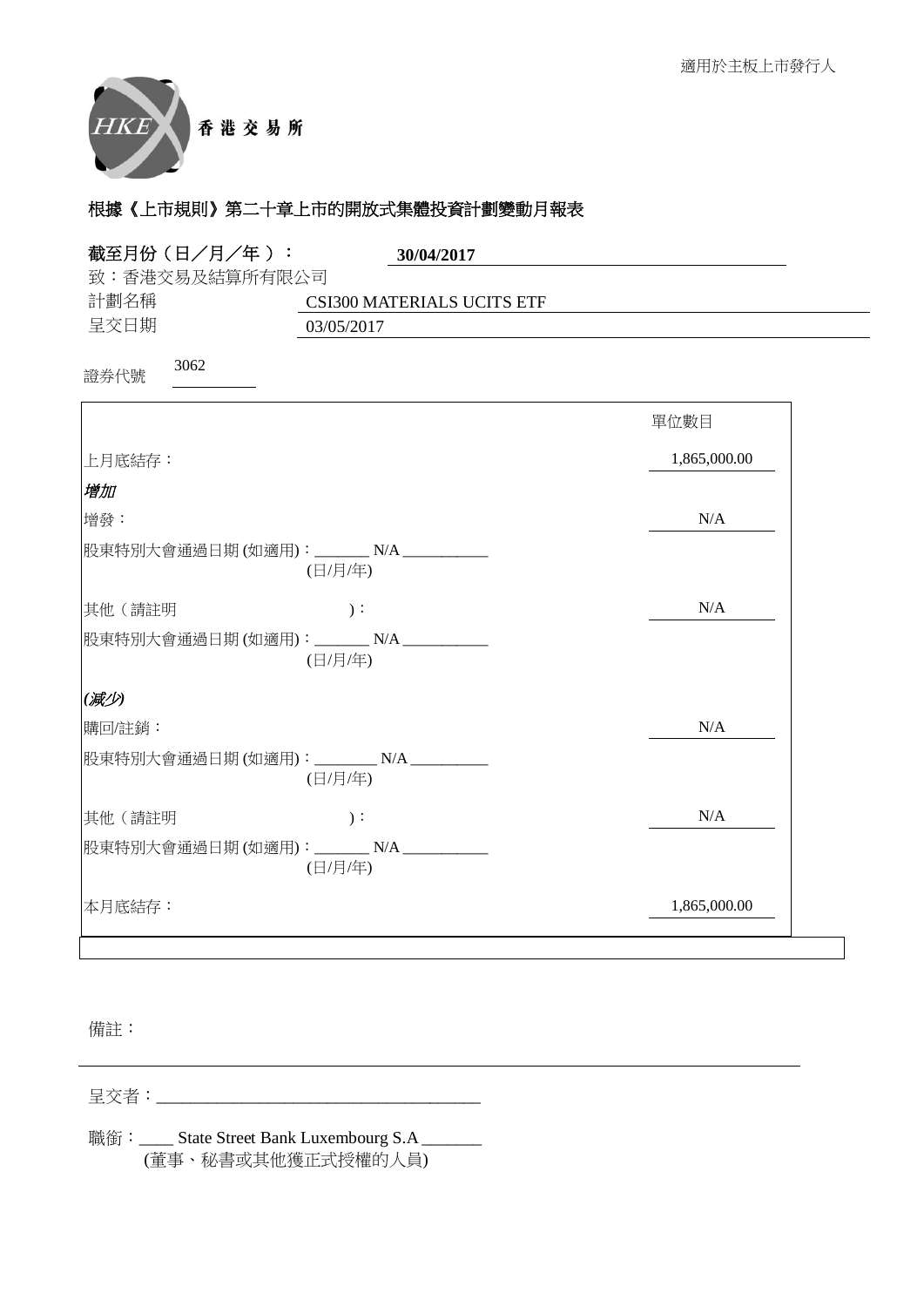

| 截至月份(日/月/年):                            | 30/04/2017                              |              |
|-----------------------------------------|-----------------------------------------|--------------|
| 致:香港交易及結算所有限公司                          |                                         |              |
| 計劃名稱                                    | CSI300 CONSUMER DISCRETIONARY UCITS ETF |              |
| 呈交日期                                    | 03/05/2017                              |              |
| 3025<br>證券代號                            |                                         |              |
|                                         |                                         | 單位數目         |
| 上月底結存:                                  |                                         | 8,227,000.00 |
| 增加                                      |                                         |              |
| 增發:                                     |                                         | N/A          |
| 股東特別大會通過日期 (如適用):_______ N/A __________ | (日/月/年)                                 |              |
| 其他(請註明                                  | $)$ :                                   | N/A          |
| 股東特別大會通過日期(如適用): _______N/A __________  | (日/月/年)                                 |              |
| (减少)                                    |                                         |              |
| 購回/註銷:                                  |                                         | N/A          |
| 股東特別大會通過日期(如適用): ________ N/A _________ | (日/月/年)                                 |              |
| 其他(請註明                                  | $)$ :                                   | N/A          |
| 股東特別大會通過日期(如適用): _______N/A __________  | (日/月/年)                                 |              |
| 本月底結存:                                  |                                         | 8,227,000.00 |

備註:

⏰Ṍ侭烉\_\_\_\_\_\_\_\_\_\_\_\_\_\_\_\_\_\_\_\_\_\_\_\_\_\_\_\_\_\_\_\_\_\_\_\_\_\_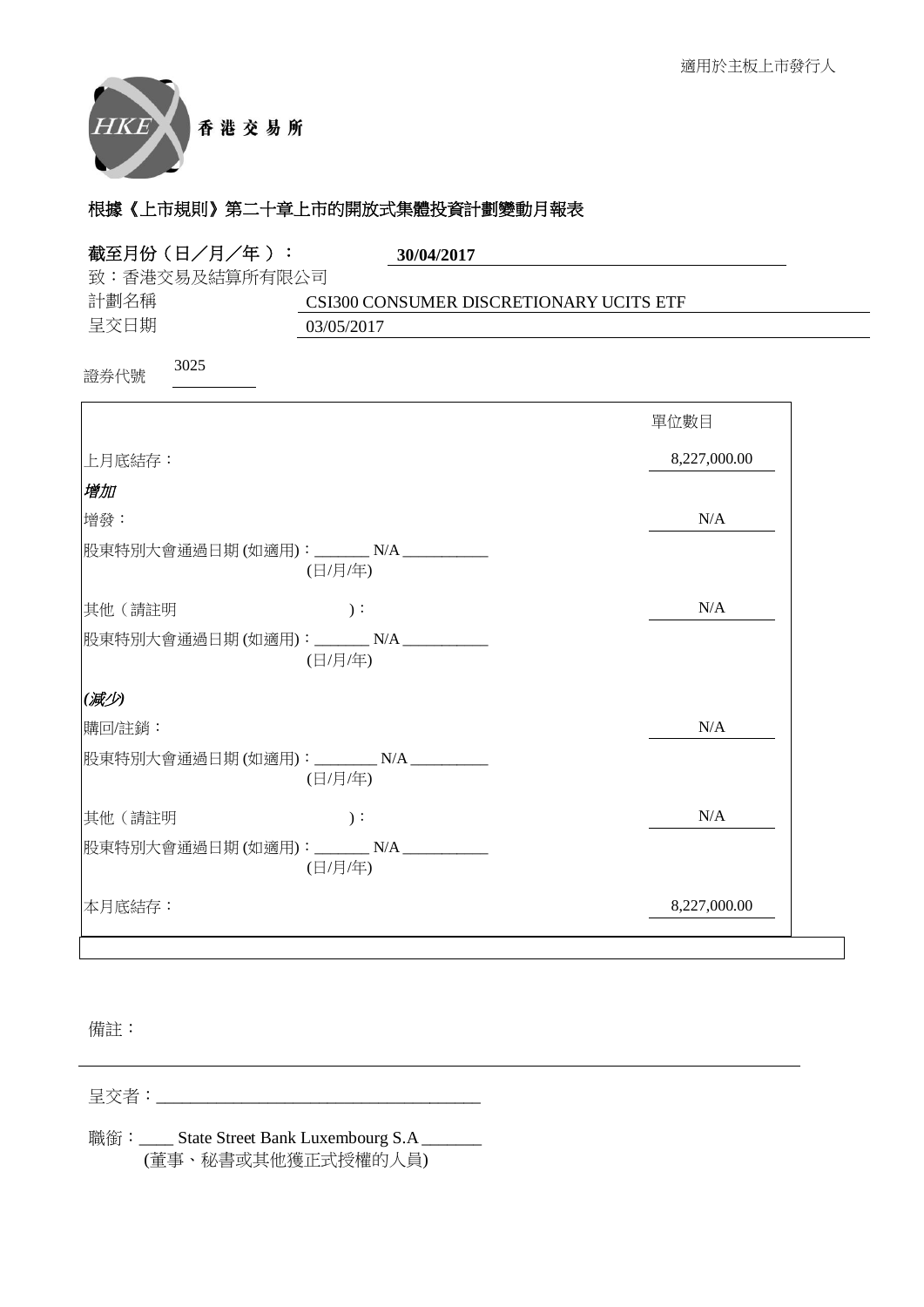

| 截至月份(日/月/年):<br>30/04/2017                        |              |
|---------------------------------------------------|--------------|
| 致:香港交易及結算所有限公司                                    |              |
| 計劃名稱<br><b>CSI300 HEALTH CARE UCITS ETF</b>       |              |
| 呈交日期<br>03/05/2017                                |              |
| 3057<br>證券代號                                      |              |
|                                                   | 單位數目         |
| 上月底結存:                                            | 3,095,617.00 |
| 增加                                                |              |
| 增發:                                               | N/A          |
| 股東特別大會通過日期(如適用): _______N/A __________<br>(日/月/年) |              |
| $)$ :<br>其他(請註明                                   | N/A          |
| 股東特別大會通過日期(如適用): ______N/A _________<br>(日/月/年)   |              |
| (减少)                                              |              |
| 購回/註銷:                                            | N/A          |
| 股東特別大會通過日期(如適用): ________N/A _________<br>(日/月/年) |              |
| 其他(請註明<br>$)$ :                                   | N/A          |
| 股東特別大會通過日期(如適用): _______N/A __________<br>(日/月/年) |              |
| 本月底結存:                                            | 3,095,617.00 |

備註:

⏰Ṍ侭烉\_\_\_\_\_\_\_\_\_\_\_\_\_\_\_\_\_\_\_\_\_\_\_\_\_\_\_\_\_\_\_\_\_\_\_\_\_\_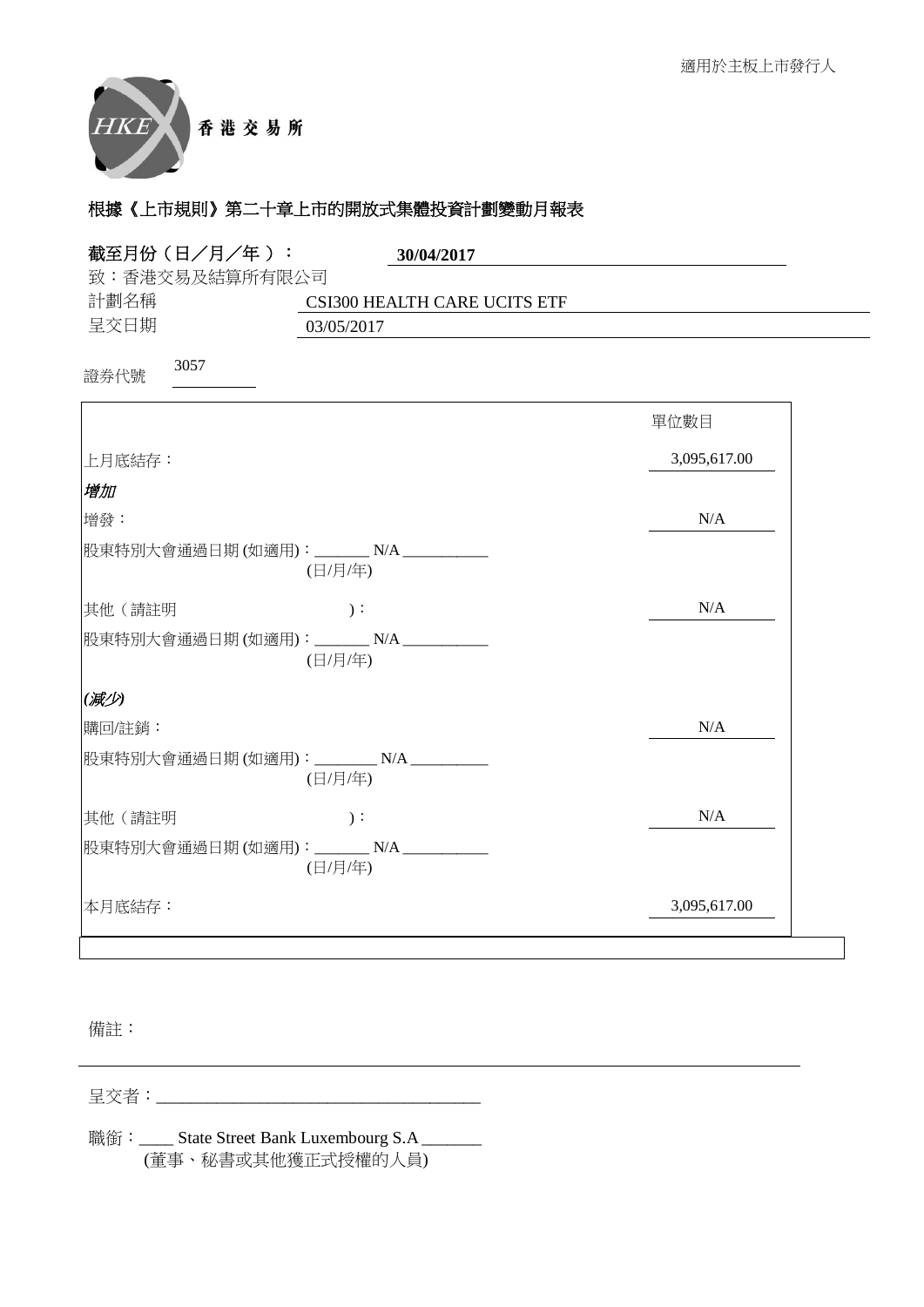

| 截至月份 (日/月/年):  | 30/04/2017                                         |              |
|----------------|----------------------------------------------------|--------------|
| 致:香港交易及結算所有限公司 |                                                    |              |
| 計劃名稱           | CSI300 TRANSPORTATION UCITS ETF                    |              |
| 呈交日期           | 03/05/2017                                         |              |
| 3063<br>證券代號   |                                                    |              |
|                |                                                    | 單位數目         |
| 上月底結存:         |                                                    | 3,028,000.00 |
| 增加             |                                                    |              |
| 增發:            |                                                    | N/A          |
|                | 股東特別大會通過日期(如適用): _______ N/A ________<br>(日/月/年)   |              |
| 其他(請註明         | $)$ :                                              | N/A          |
|                | 股東特別大會通過日期(如適用): _______ N/A __________<br>(日/月/年) |              |
| (减少)           |                                                    |              |
| 購回/註銷:         |                                                    | N/A          |
|                | 股東特別大會通過日期(如適用): ________ N/A _________<br>(日/月/年) |              |
| 其他(請註明         | $)$ :                                              | N/A          |
|                | 股東特別大會通過日期(如適用): _______N/A __________<br>(日/月/年)  |              |
| 本月底結存:         |                                                    | 3,028,000.00 |

備註:

⏰Ṍ侭烉\_\_\_\_\_\_\_\_\_\_\_\_\_\_\_\_\_\_\_\_\_\_\_\_\_\_\_\_\_\_\_\_\_\_\_\_\_\_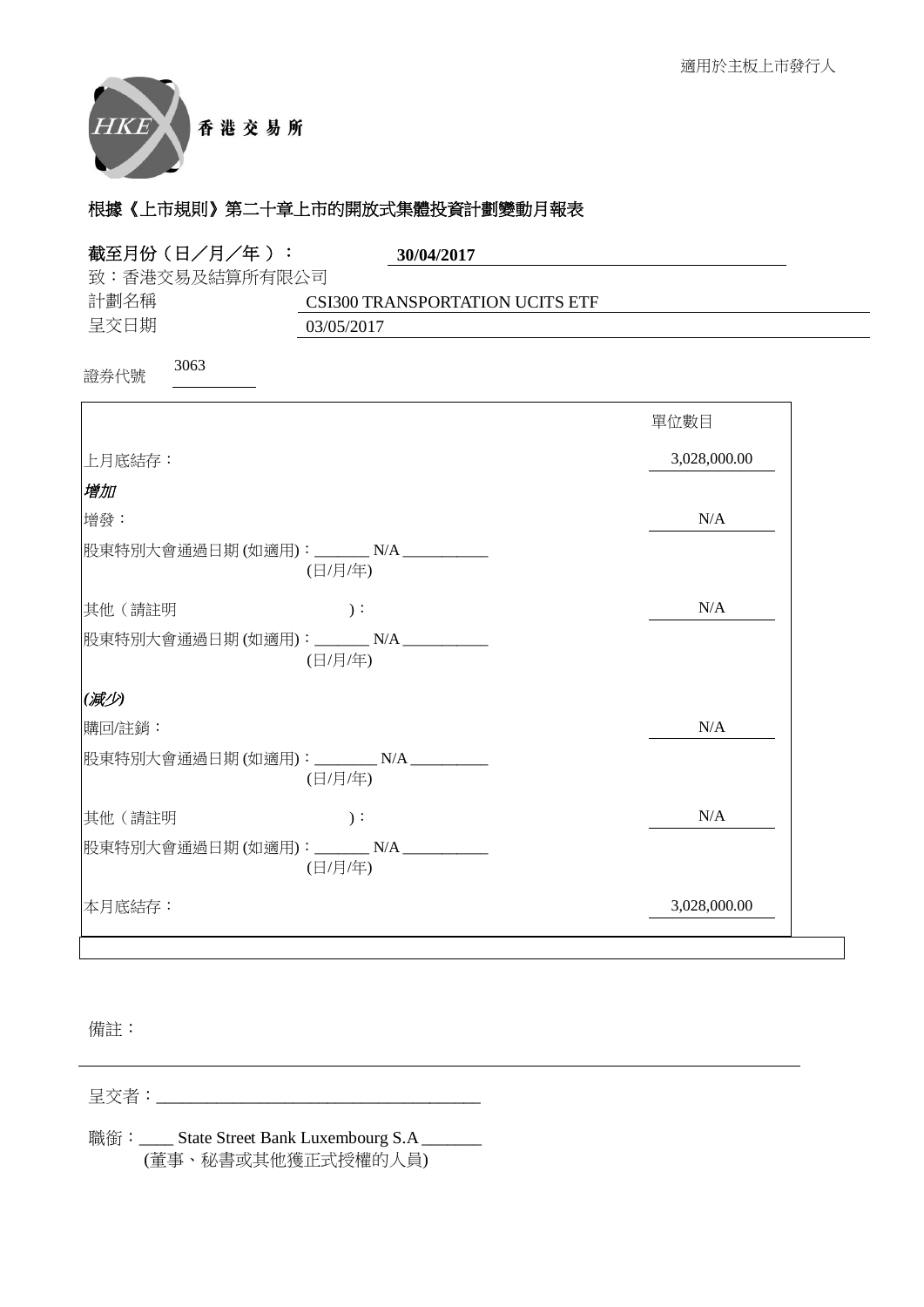

| 截至月份 (日/月/年):<br>30/04/2017                         |              |
|-----------------------------------------------------|--------------|
| 致:香港交易及結算所有限公司                                      |              |
| 計劃名稱<br><b>CSI300 ENERGY UCITS ETF</b>              |              |
| 呈交日期<br>03/05/2017                                  |              |
| 3017<br>證券代號                                        |              |
|                                                     | 單位數目         |
| 上月底結存:                                              | 1,426,000.00 |
| 增加                                                  |              |
| 增發:                                                 | N/A          |
| 股東特別大會通過日期(如適用): _______N/A _________<br>(日/月/年)    |              |
| 其他(請註明<br>$)$ :                                     | N/A          |
| 股東特別大會通過日期(如適用): _______N/A __________<br>(日/月/年)   |              |
| (减少)                                                |              |
| 購回/註銷:                                              | N/A          |
| 股東特別大會通過日期(如適用): ________ N/A __________<br>(日/月/年) |              |
| 其他(請註明<br>$)$ :                                     | N/A          |
| 股東特別大會通過日期(如適用): _______ N/A ___________<br>(日/月/年) |              |
| 本月底結存:                                              | 1,426,000.00 |

備註:

⏰Ṍ侭烉\_\_\_\_\_\_\_\_\_\_\_\_\_\_\_\_\_\_\_\_\_\_\_\_\_\_\_\_\_\_\_\_\_\_\_\_\_\_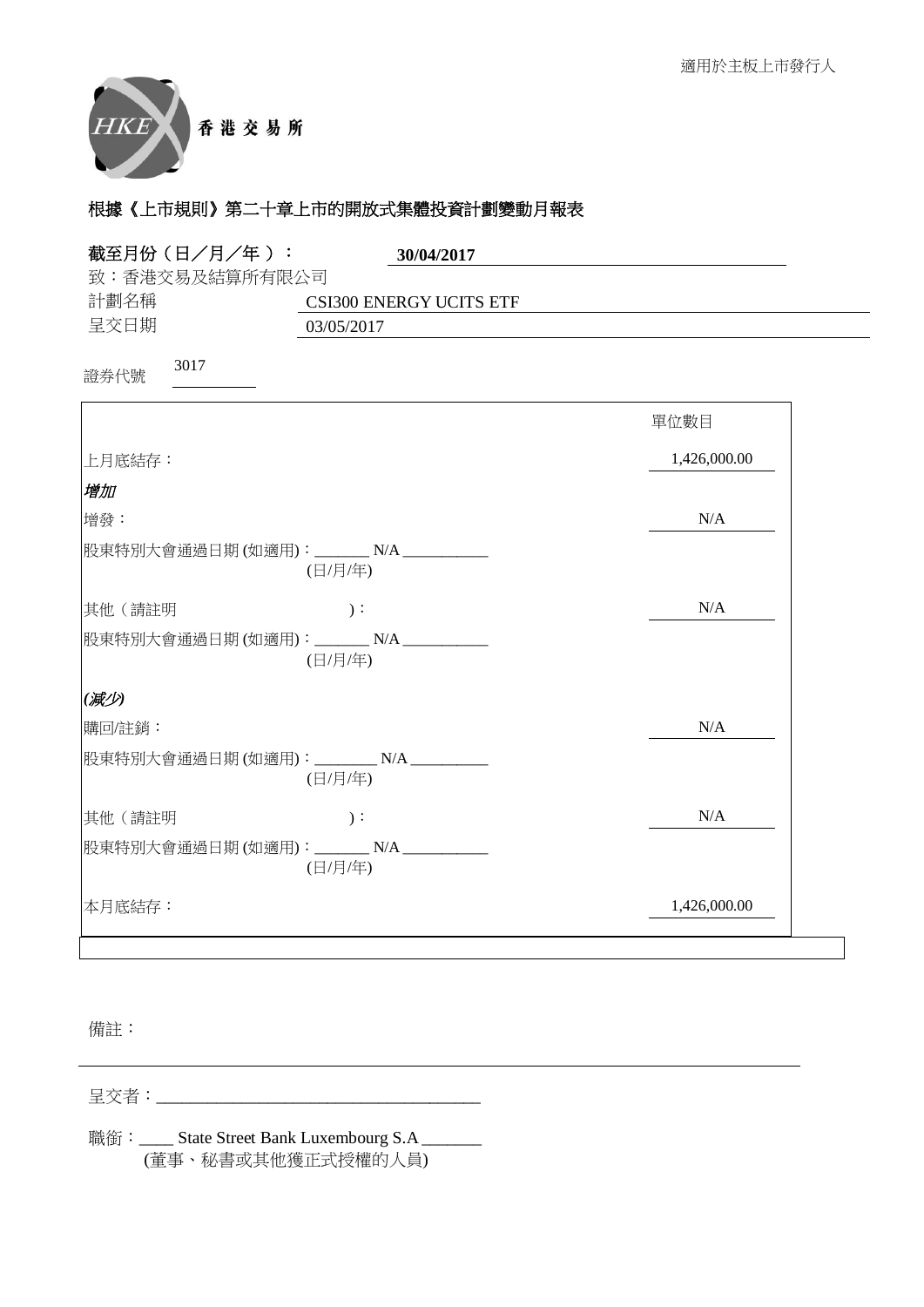

| 截至月份 (日/月/年):<br>30/04/2017                        |              |
|----------------------------------------------------|--------------|
| 致:香港交易及結算所有限公司                                     |              |
| 計劃名稱<br><b>CSI300 UTILITIES UCITS ETF</b>          |              |
| 呈交日期<br>03/05/2017                                 |              |
| 3052<br>證券代號                                       |              |
|                                                    | 單位數目         |
| 上月底結存:                                             | 1,996,000.00 |
| 增加                                                 |              |
| 增發:                                                | N/A          |
| 股東特別大會通過日期(如適用): _______ N/A _________<br>(日/月/年)  |              |
| 其他 (請註明<br>$)$ :                                   | N/A          |
| 股東特別大會通過日期(如適用): _______N/A __________<br>(日/月/年)  |              |
| (减少)                                               |              |
| 購回/註銷:                                             | N/A          |
| 股東特別大會通過日期(如適用): ________ N/A _________<br>(日/月/年) |              |
| 其他(請註明<br>$)$ :                                    | N/A          |
| 股東特別大會通過日期(如適用): _______N/A ___________<br>(日/月/年) |              |
| 本月底結存:                                             | 1,996,000.00 |

備註:

⏰Ṍ侭烉\_\_\_\_\_\_\_\_\_\_\_\_\_\_\_\_\_\_\_\_\_\_\_\_\_\_\_\_\_\_\_\_\_\_\_\_\_\_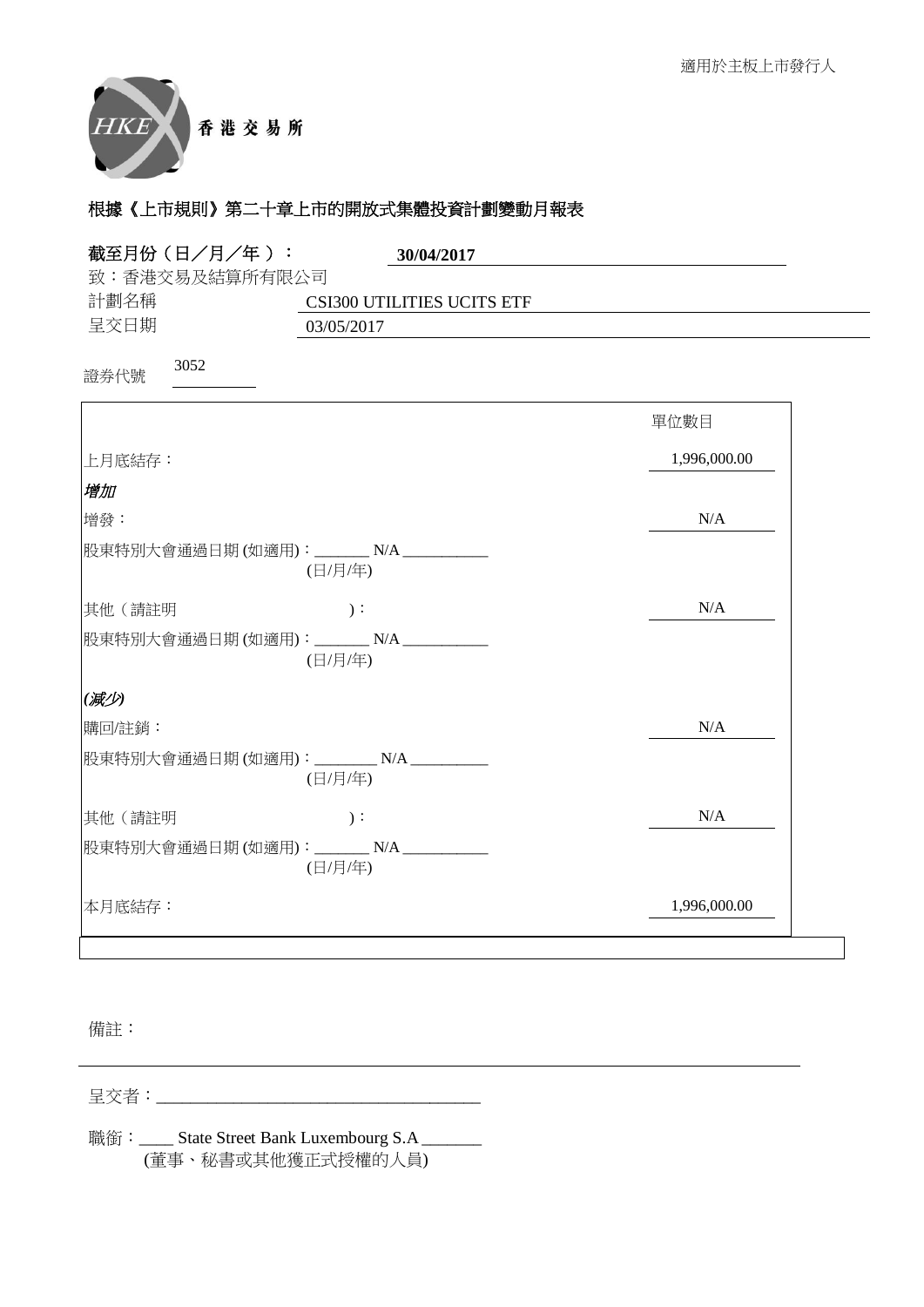

| 截至月份 (日/月/年):<br>30/04/2017                        |              |
|----------------------------------------------------|--------------|
| 致:香港交易及結算所有限公司                                     |              |
| 計劃名稱<br>CSI300 INDUSTRIALS UCITS ETF               |              |
| 呈交日期<br>03/05/2017                                 |              |
| 3005<br>證券代號                                       |              |
|                                                    | 單位數目         |
| 上月底結存:                                             | 1,417,000.00 |
| 增加                                                 |              |
| 增發:                                                | N/A          |
| 股東特別大會通過日期(如適用): _______N/A _________<br>(日/月/年)   |              |
| 其他(請註明<br>$)$ :                                    | N/A          |
| 股東特別大會通過日期(如適用): _______N/A ___________<br>(日/月/年) |              |
| (减少)                                               |              |
| 購回/註銷:                                             | N/A          |
| 股東特別大會通過日期 (如適用):________ N/A _________<br>(日/月/年) |              |
| 其他 (請註明<br>$)$ :                                   | N/A          |
| 股東特別大會通過日期(如適用): _______N/A __________<br>(日/月/年)  |              |
| 本月底結存:                                             | 1,417,000.00 |

備註:

⏰Ṍ侭烉\_\_\_\_\_\_\_\_\_\_\_\_\_\_\_\_\_\_\_\_\_\_\_\_\_\_\_\_\_\_\_\_\_\_\_\_\_\_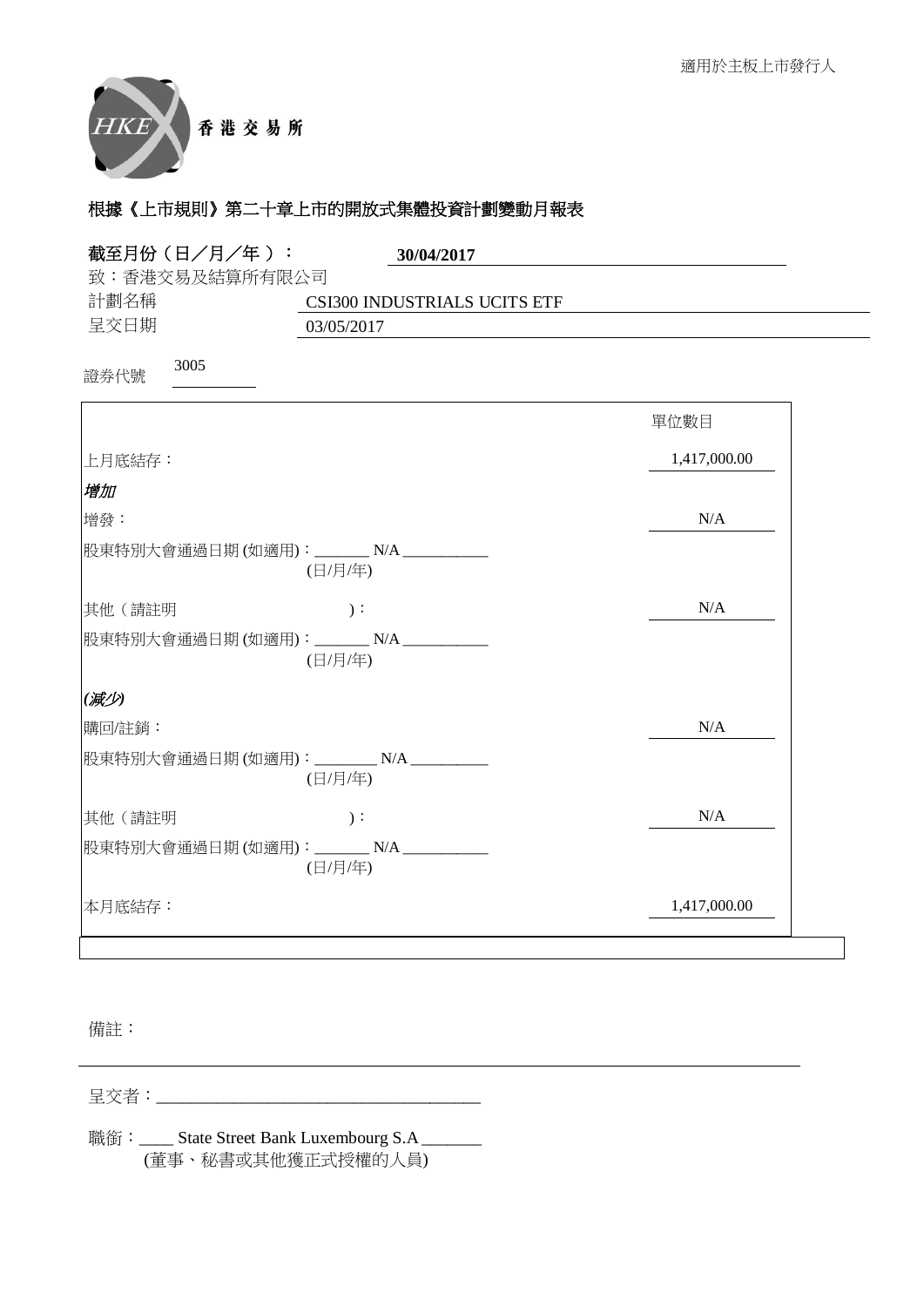

| 截至月份 (日/月/年):<br>30/04/2017                        |              |
|----------------------------------------------------|--------------|
| 致:香港交易及結算所有限公司                                     |              |
| 計劃名稱<br>CSI300 FINANCIALS UCITS ETF                |              |
| 呈交日期<br>03/05/2017                                 |              |
| 2844<br>證券代號                                       |              |
|                                                    | 單位數目         |
| 上月底結存:                                             | 1,635,000.00 |
| 增加                                                 |              |
| 增發:                                                | N/A          |
| 股東特別大會通過日期(如適用): _______N/A ________<br>(日/月/年)    |              |
| 其他 (請註明<br>$)$ :                                   | N/A          |
| 股東特別大會通過日期(如適用): _______N/A __________<br>(日/月/年)  |              |
| (减少)                                               |              |
| 購回/註銷:                                             | N/A          |
| 股東特別大會通過日期(如適用): ________ N/A _________<br>(日/月/年) |              |
| 其他(請註明<br>$)$ :                                    | N/A          |
| 股東特別大會通過日期(如適用): _______N/A __________<br>(日/月/年)  |              |
| 本月底結存:                                             | 1,635,000.00 |

備註:

⏰Ṍ侭烉\_\_\_\_\_\_\_\_\_\_\_\_\_\_\_\_\_\_\_\_\_\_\_\_\_\_\_\_\_\_\_\_\_\_\_\_\_\_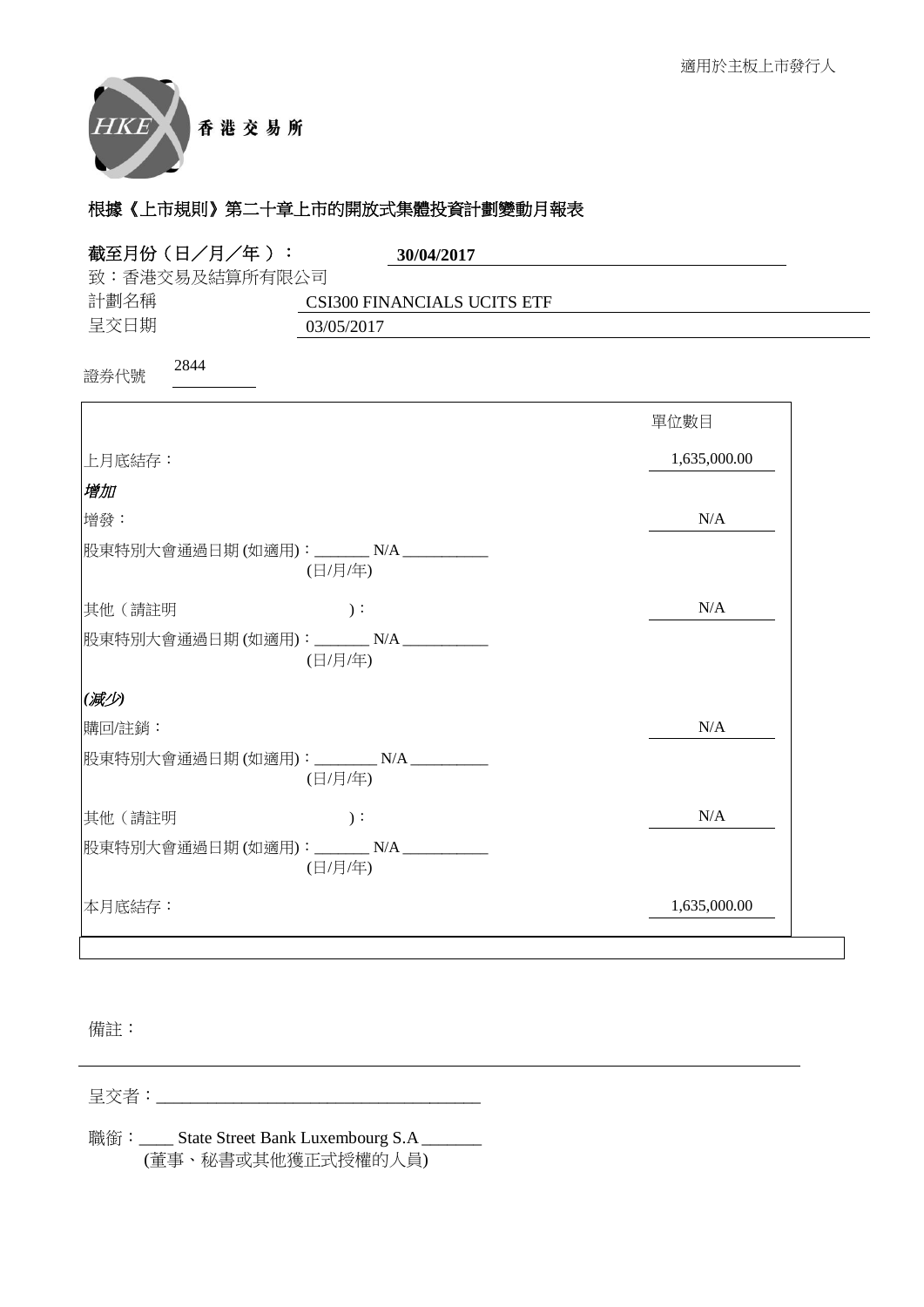

| 截至月份(日/月/年):<br>30/04/2017                          |            |
|-----------------------------------------------------|------------|
| 致:香港交易及結算所有限公司                                      |            |
| 計劃名稱<br>MSCI INDONESIA INDEX UCITS ETF              |            |
| 呈交日期<br>03/05/2017                                  |            |
| 3099<br>證券代號                                        |            |
|                                                     | 單位數目       |
| 上月底結存:                                              | 272,000.00 |
| 增加                                                  |            |
| 增發:                                                 | N/A        |
| 股東特別大會通過日期 (如適用):_______ N/A ___________<br>(日/月/年) |            |
| $)$ :<br>其他 (請註明                                    | N/A        |
| 股東特別大會通過日期(如適用): ______N/A _________<br>(日/月/年)     |            |
| (减少)                                                |            |
| 購回/註銷:                                              | N/A        |
| 股東特別大會通過日期(如適用): ________ N/A _________<br>(日/月/年)  |            |
| 其他(請註明<br>$)$ :                                     | N/A        |
| 股東特別大會通過日期(如適用): _______N/A __________<br>(日/月/年)   |            |
| 本月底結存:                                              | 272,000.00 |

備註:

⏰Ṍ侭烉\_\_\_\_\_\_\_\_\_\_\_\_\_\_\_\_\_\_\_\_\_\_\_\_\_\_\_\_\_\_\_\_\_\_\_\_\_\_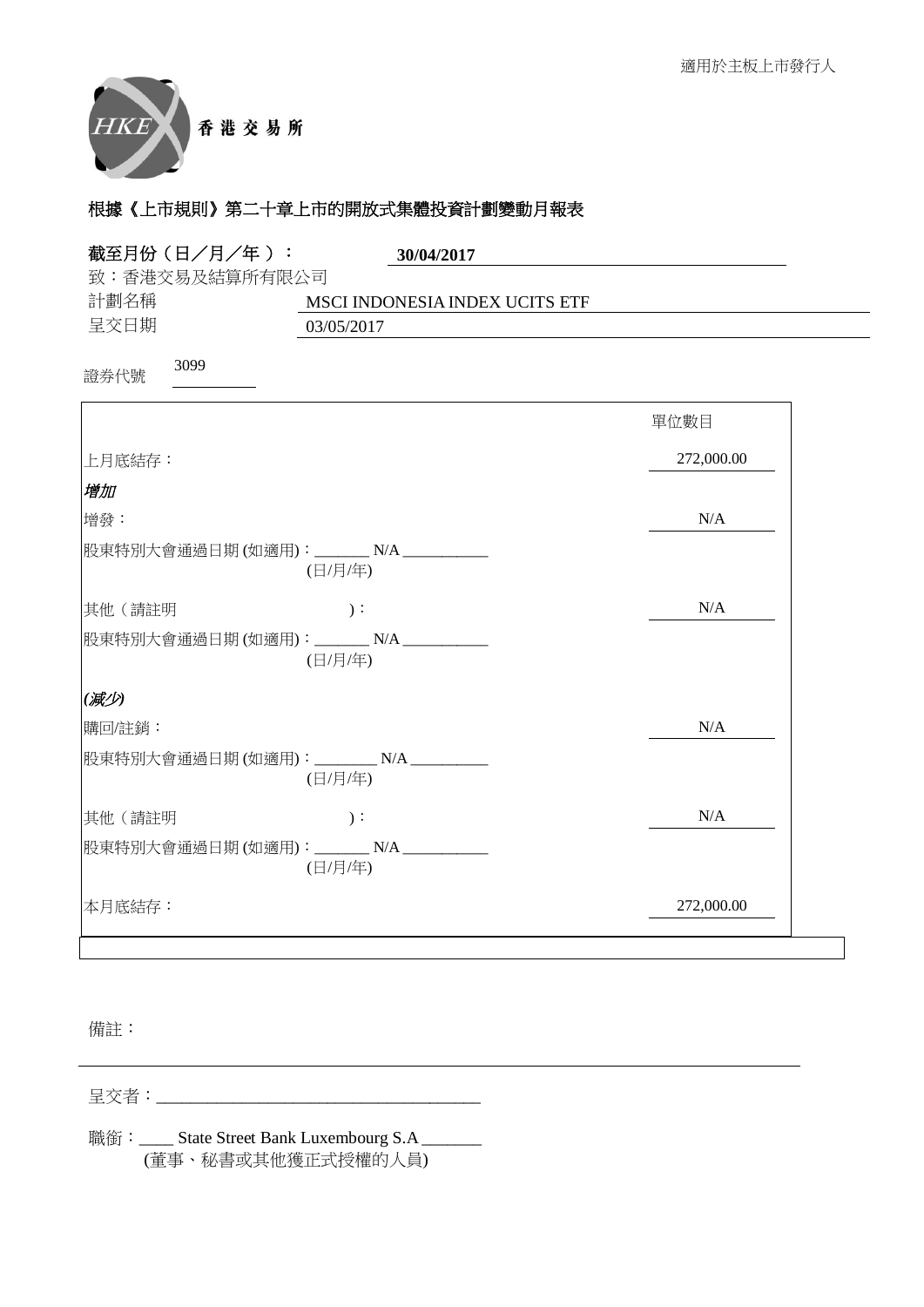

| 截至月份(日/月/年):                           | 30/04/2017                      |           |
|----------------------------------------|---------------------------------|-----------|
| 致:香港交易及結算所有限公司                         |                                 |           |
| 計劃名稱                                   | MSCI CHINA INDEX UCITS ETF (DR) |           |
| 呈交日期                                   | 03/05/2017                      |           |
| 3055<br>證券代號                           |                                 |           |
|                                        |                                 | 單位數目      |
| 上月底結存:                                 |                                 | 90,000.00 |
| 增加                                     |                                 |           |
| 增發:                                    |                                 | N/A       |
| 股東特別大會通過日期(如適用): _______N/A ________   | (日/月/年)                         |           |
| 其他(請註明                                 | $)$ :                           | N/A       |
| 股東特別大會通過日期(如適用): _______N/A __________ | (日/月/年)                         |           |
| (减少)                                   |                                 |           |
| 購回/註銷:                                 |                                 | N/A       |
| 股東特別大會通過日期(如適用): ________N/A ________  | (日/月/年)                         |           |
| 其他(請註明                                 | $)$ :                           | N/A       |
| 股東特別大會通過日期(如適用): _______ N/A _________ | (日/月/年)                         |           |
| 本月底結存:                                 |                                 | 90,000.00 |
|                                        |                                 |           |

備註:

⏰Ṍ侭烉\_\_\_\_\_\_\_\_\_\_\_\_\_\_\_\_\_\_\_\_\_\_\_\_\_\_\_\_\_\_\_\_\_\_\_\_\_\_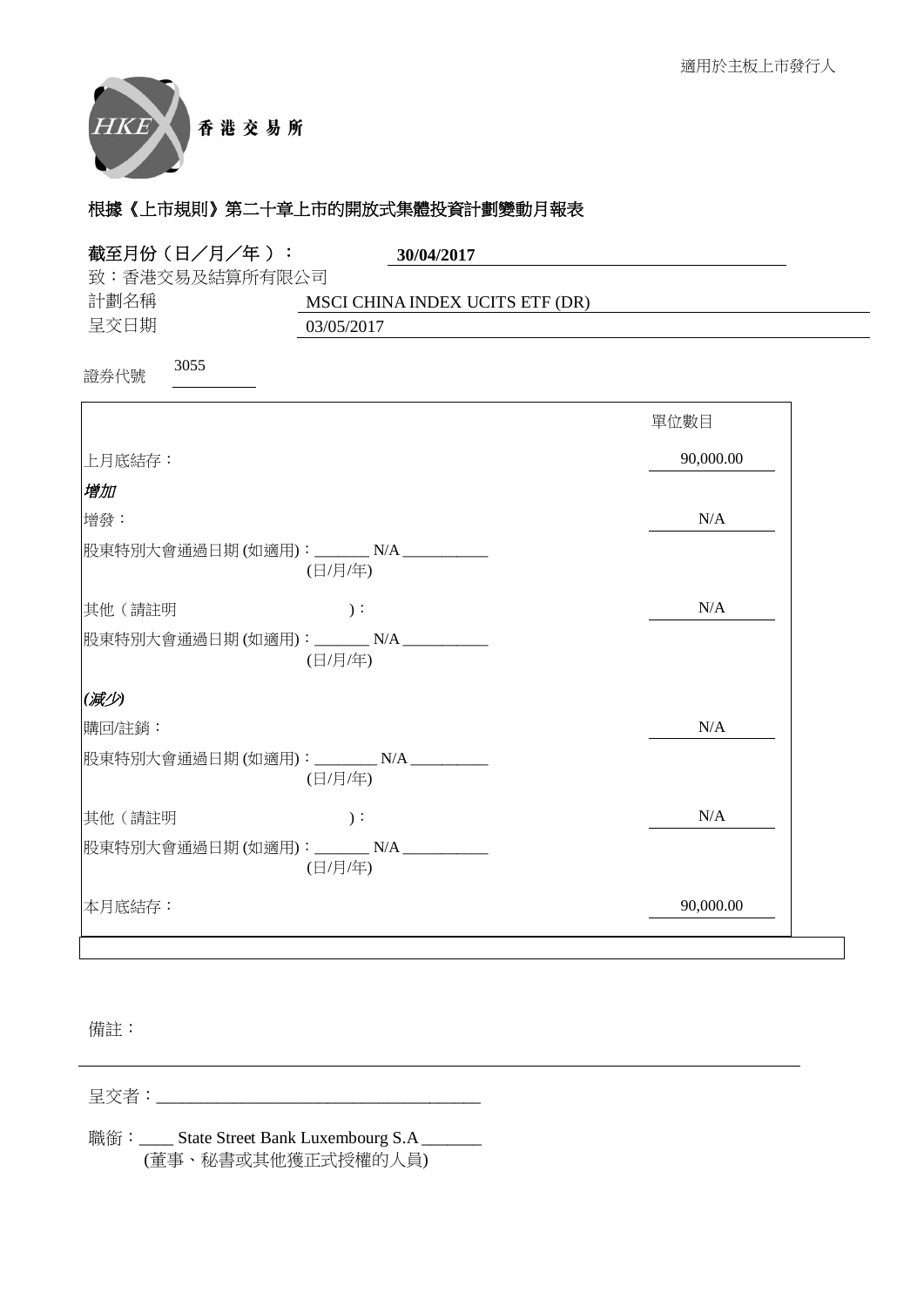

| 截至月份(日/月/年):<br>30/04/2017                               |            |
|----------------------------------------------------------|------------|
| 致:香港交易及結算所有限公司                                           |            |
| 計劃名稱<br>MSCI INDIA INDEX UCITS ETF<br>呈交日期<br>03/05/2017 |            |
|                                                          |            |
| 3045<br>證券代號                                             |            |
|                                                          | 單位數目       |
| 上月底結存:                                                   | 250,000.00 |
| 增加                                                       |            |
| 增發:                                                      | N/A        |
| 股東特別大會通過日期(如適用): _______N/A __________<br>(日/月/年)        |            |
| 其他(請註明<br>$)$ :                                          | N/A        |
| 股東特別大會通過日期(如適用): ______ N/A _________<br>(日/月/年)         |            |
| (减少)                                                     |            |
| 購回/註銷:                                                   | N/A        |
| 股東特別大會通過日期(如適用): ________ N/A __________<br>(日/月/年)      |            |
| 其他(請註明<br>$)$ :                                          | N/A        |
| 股東特別大會通過日期(如適用): _______ N/A ________<br>(日/月/年)         |            |
| 本月底結存:                                                   | 250,000.00 |

備註:

⏰Ṍ侭烉\_\_\_\_\_\_\_\_\_\_\_\_\_\_\_\_\_\_\_\_\_\_\_\_\_\_\_\_\_\_\_\_\_\_\_\_\_\_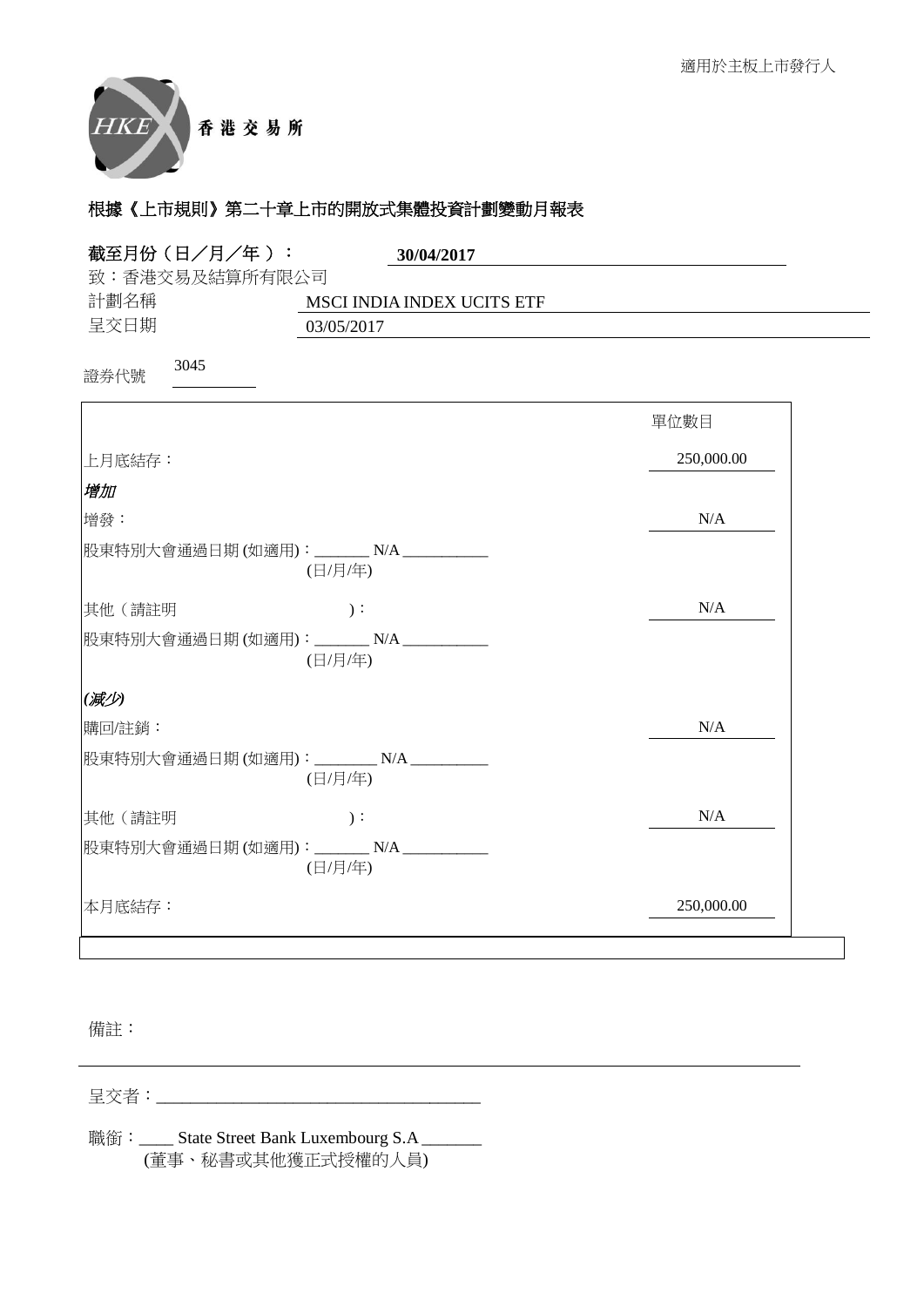

| 致:香港交易及結算所有限公司<br>計劃名稱<br>MSCI MALAYSIA INDEX UCITS ETF (DR)<br>呈交日期<br>03/05/2017<br>3082<br>證券代號<br>單位數目<br>96,000.00<br> 上月底結存:<br>增加<br>N/A<br>增發:<br>股東特別大會通過日期 (如適用):_______ N/A _________<br>(日/月/年)<br>其他(請註明<br>N/A<br>$)$ :<br>股東特別大會通過日期(如適用): _______ N/A _________<br>(日/月/年)<br>(减少)<br>N/A<br>購回/註銷:<br>股東特別大會通過日期(如適用): ________ N/A _______<br>(日/月/年)<br>N/A<br>其他(請註明<br>$)$ :<br>股東特別大會通過日期(如適用): _______ N/A _______<br>(日/月/年)<br>96,000.00<br>本月底結存: | 截至月份(日/月/年): | 30/04/2017 |  |
|-----------------------------------------------------------------------------------------------------------------------------------------------------------------------------------------------------------------------------------------------------------------------------------------------------------------------------------------------------------------------------------------------------------------------------------------------------------------------------|--------------|------------|--|
|                                                                                                                                                                                                                                                                                                                                                                                                                                                                             |              |            |  |
|                                                                                                                                                                                                                                                                                                                                                                                                                                                                             |              |            |  |
|                                                                                                                                                                                                                                                                                                                                                                                                                                                                             |              |            |  |
|                                                                                                                                                                                                                                                                                                                                                                                                                                                                             |              |            |  |
|                                                                                                                                                                                                                                                                                                                                                                                                                                                                             |              |            |  |
|                                                                                                                                                                                                                                                                                                                                                                                                                                                                             |              |            |  |
|                                                                                                                                                                                                                                                                                                                                                                                                                                                                             |              |            |  |
|                                                                                                                                                                                                                                                                                                                                                                                                                                                                             |              |            |  |
|                                                                                                                                                                                                                                                                                                                                                                                                                                                                             |              |            |  |
|                                                                                                                                                                                                                                                                                                                                                                                                                                                                             |              |            |  |
|                                                                                                                                                                                                                                                                                                                                                                                                                                                                             |              |            |  |
|                                                                                                                                                                                                                                                                                                                                                                                                                                                                             |              |            |  |
|                                                                                                                                                                                                                                                                                                                                                                                                                                                                             |              |            |  |
|                                                                                                                                                                                                                                                                                                                                                                                                                                                                             |              |            |  |
|                                                                                                                                                                                                                                                                                                                                                                                                                                                                             |              |            |  |
|                                                                                                                                                                                                                                                                                                                                                                                                                                                                             |              |            |  |
|                                                                                                                                                                                                                                                                                                                                                                                                                                                                             |              |            |  |

備註:

⏰Ṍ侭烉\_\_\_\_\_\_\_\_\_\_\_\_\_\_\_\_\_\_\_\_\_\_\_\_\_\_\_\_\_\_\_\_\_\_\_\_\_\_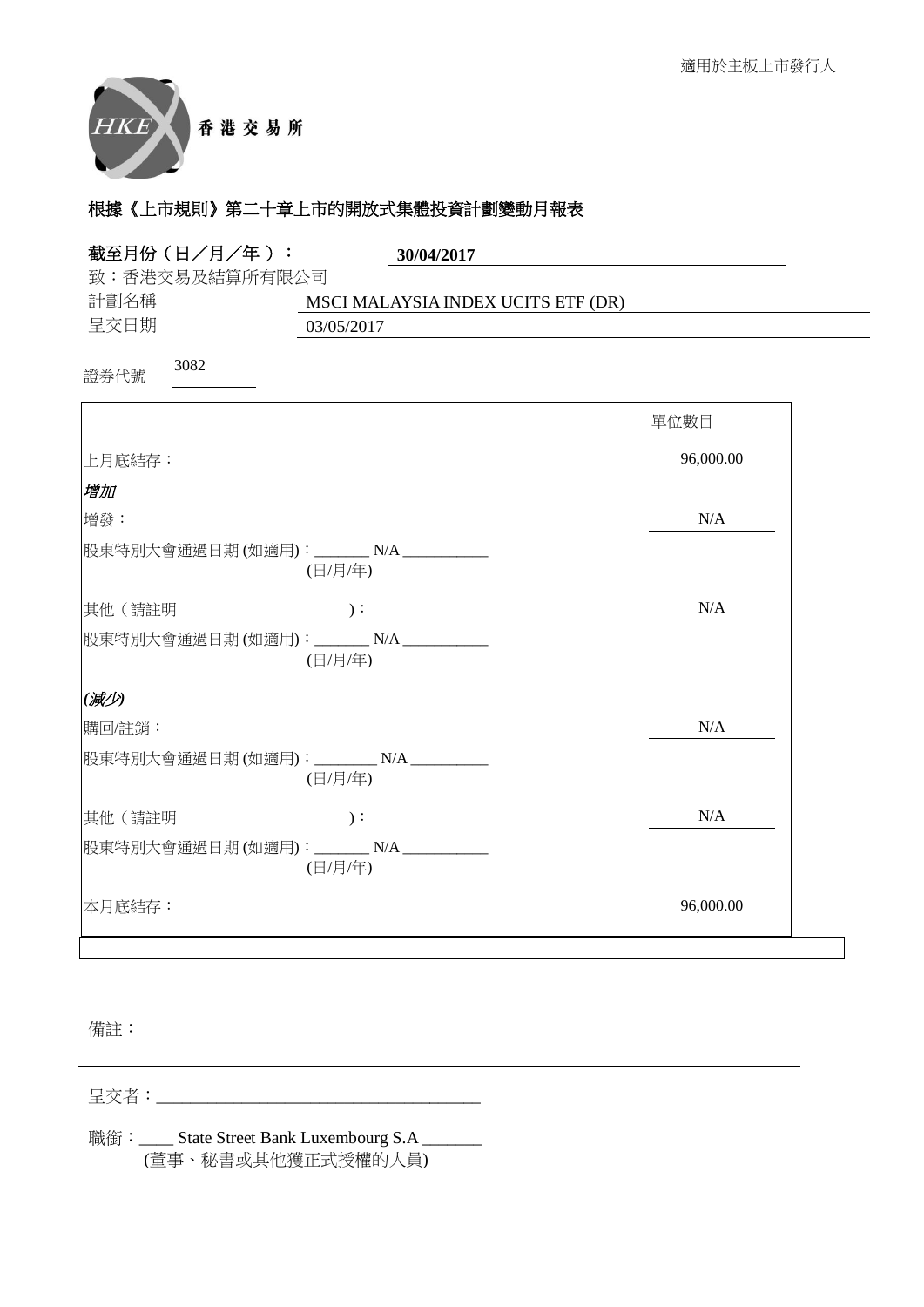

| 截至月份 (日/月/年):                           | 30/04/2017                         |            |
|-----------------------------------------|------------------------------------|------------|
| 致:香港交易及結算所有限公司                          |                                    |            |
| 計劃名稱                                    | MSCI THAILAND INDEX UCITS ETF (DR) |            |
| 呈交日期                                    | 03/05/2017                         |            |
| 3092<br>證券代號                            |                                    |            |
|                                         |                                    | 單位數目       |
| 上月底結存:                                  |                                    | 109,000.00 |
| 增加                                      |                                    |            |
| 增發:                                     |                                    | N/A        |
| 股東特別大會通過日期(如適用): _______N/A ________    | (日/月/年)                            |            |
| 其他(請註明                                  | $)$ :                              | N/A        |
| 股東特別大會通過日期(如適用): _______N/A __________  | (日/月/年)                            |            |
| (减少)                                    |                                    |            |
| 購回/註銷:                                  |                                    | N/A        |
| 股東特別大會通過日期(如適用): ________ N/A _________ | (日/月/年)                            |            |
| 其他 (請註明                                 | $)$ :                              | N/A        |
| 股東特別大會通過日期(如適用): ______N/A _________    | (日/月/年)                            |            |
| 本月底結存:                                  |                                    | 109,000.00 |
|                                         |                                    |            |

備註:

⏰Ṍ侭烉\_\_\_\_\_\_\_\_\_\_\_\_\_\_\_\_\_\_\_\_\_\_\_\_\_\_\_\_\_\_\_\_\_\_\_\_\_\_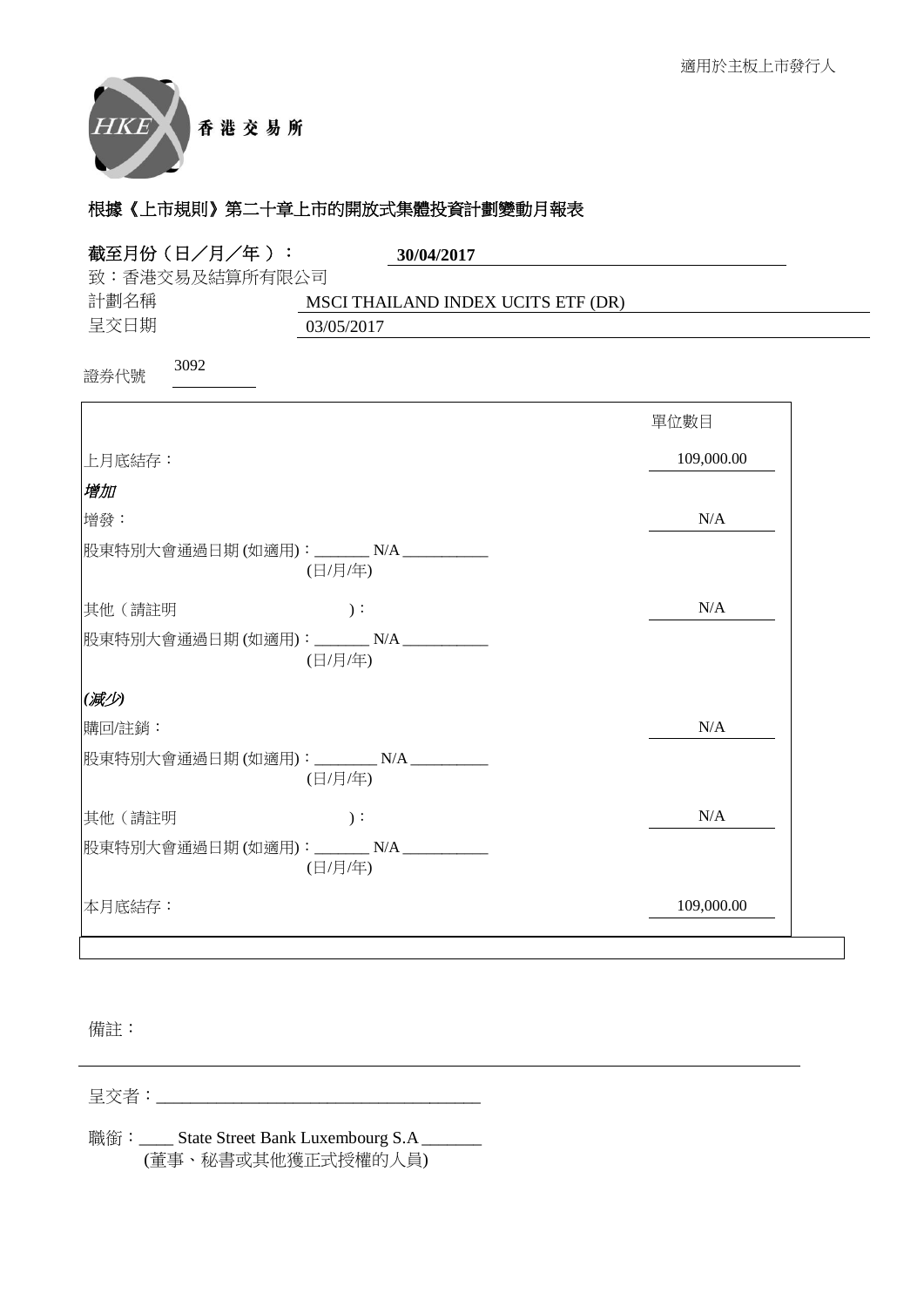

| 截至月份(日/月/年 ):                          | 30/04/2017                       |           |
|----------------------------------------|----------------------------------|-----------|
| 致:香港交易及結算所有限公司                         |                                  |           |
| 計劃名稱                                   | AUSTRALIAN DOLLAR CASH UCITS ETF |           |
| 呈交日期                                   | 03/05/2017                       |           |
| 3026<br>證券代號                           |                                  |           |
|                                        |                                  | 單位數目      |
| 上月底結存:                                 |                                  | 60,130.00 |
| 增加                                     |                                  |           |
| 增發:                                    |                                  | N/A       |
| 股東特別大會通過日期(如適用): _______ N/A ________  | (日/月/年)                          |           |
| 其他(請註明                                 | $)$ :                            | N/A       |
| 股東特別大會通過日期(如適用): _______N/A _______    | (日/月/年)                          |           |
| (减少)                                   |                                  |           |
| 購回/註銷:                                 |                                  | N/A       |
| 股東特別大會通過日期 (如適用):________ N/A ________ | (日/月/年)                          |           |
| 其他(請註明                                 | $)$ :                            | N/A       |
| 股東特別大會通過日期(如適用): _______N/A ________   | (日/月/年)                          |           |
| 本月底結存:                                 |                                  | 60,130.00 |

備註:

⏰Ṍ侭烉\_\_\_\_\_\_\_\_\_\_\_\_\_\_\_\_\_\_\_\_\_\_\_\_\_\_\_\_\_\_\_\_\_\_\_\_\_\_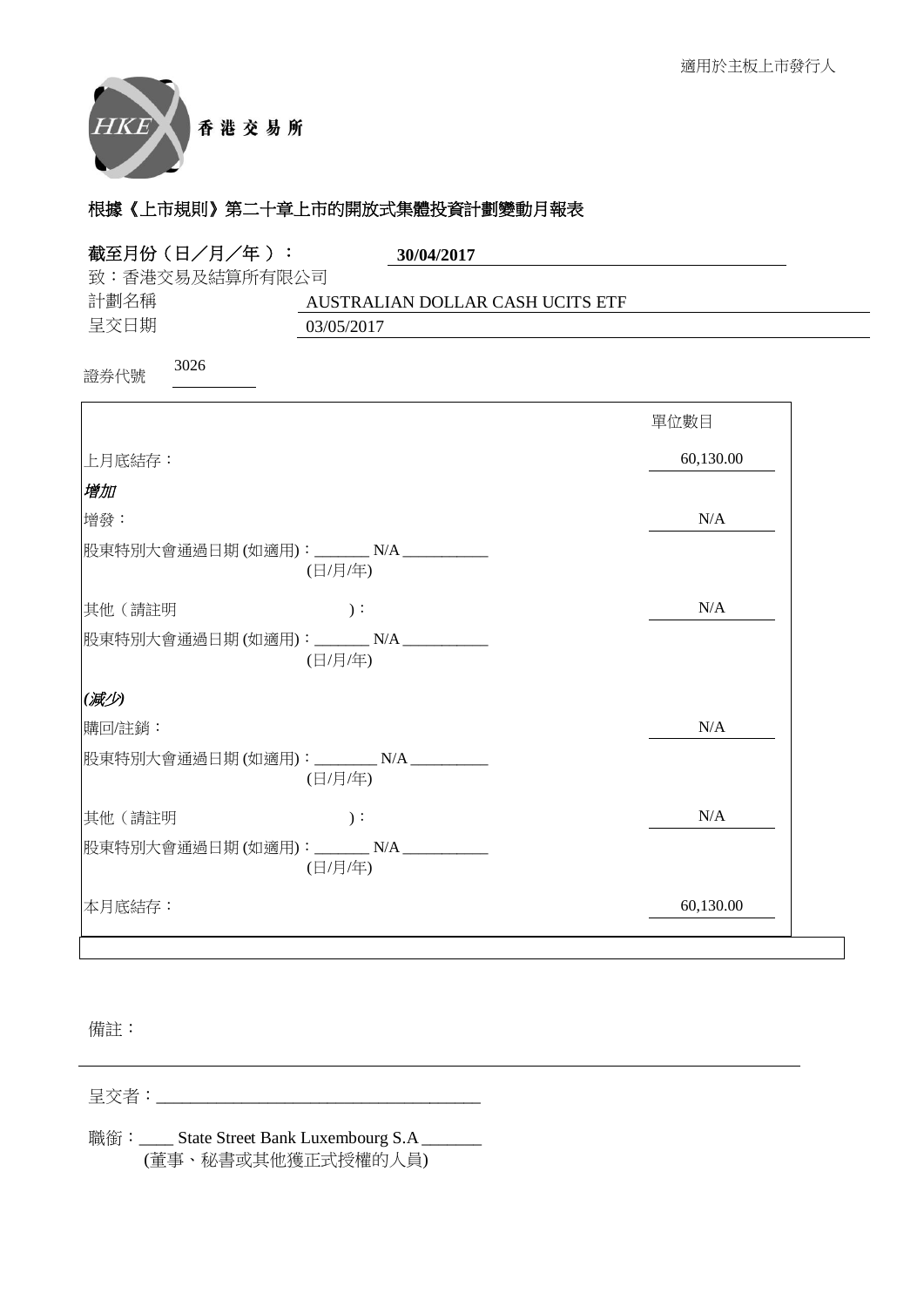

| 截至月份(日/月/年):                            | 30/04/2017                         |              |
|-----------------------------------------|------------------------------------|--------------|
| 致:香港交易及結算所有限公司                          |                                    |              |
| 計劃名稱                                    | MSCI BANGLADESH IM INDEX UCITS ETF |              |
| 呈交日期                                    | 03/05/2017                         |              |
| 3105<br>證券代號                            |                                    |              |
|                                         |                                    | 單位數目         |
| 上月底結存:                                  |                                    | 1,210,000.00 |
| 增加                                      |                                    |              |
| 增發:                                     |                                    | N/A          |
| 股東特別大會通過日期(如適用): _______N/A ________    | (日/月/年)                            |              |
| 其他 (請註明                                 | $)$ :                              | N/A          |
| 股東特別大會通過日期 (如適用):_______ N/A __________ | (日/月/年)                            |              |
| (减少)                                    |                                    |              |
| 購回/註銷:                                  |                                    | N/A          |
| 股東特別大會通過日期(如適用): ________ N/A _______   | (日/月/年)                            |              |
| 其他(請註明                                  | $)$ :                              | N/A          |
| 股東特別大會通過日期(如適用): _______N/A __________  | (日/月/年)                            |              |
| 本月底結存:                                  |                                    | 1,210,000.00 |

備註:

⏰Ṍ侭烉\_\_\_\_\_\_\_\_\_\_\_\_\_\_\_\_\_\_\_\_\_\_\_\_\_\_\_\_\_\_\_\_\_\_\_\_\_\_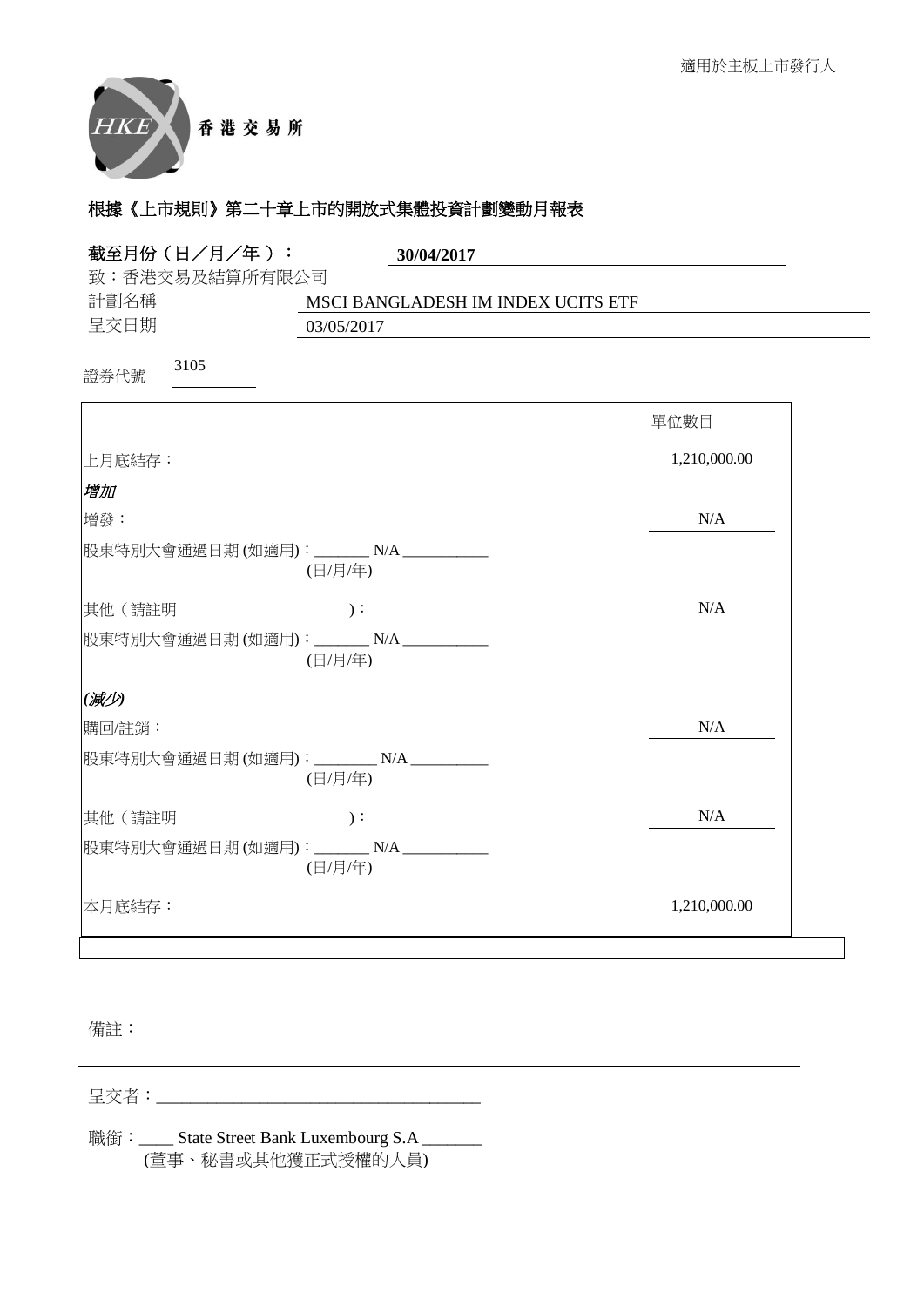

| 截至月份(日/月/年):<br>30/04/2017                         |              |
|----------------------------------------------------|--------------|
| 致:香港交易及結算所有限公司                                     |              |
| 計劃名稱<br>MSCI PAKISTAN IM INDEX UCITS ETF           |              |
| 呈交日期<br>03/05/2017                                 |              |
| 3106<br>證券代號                                       |              |
|                                                    | 單位數目         |
| 上月底結存:                                             | 1,356,000.00 |
| 增加                                                 |              |
| 增發:                                                | N/A          |
| 股東特別大會通過日期 (如適用):_______ N/A __________<br>(日/月/年) |              |
| $)$ :<br>其他 (請註明                                   | N/A          |
| 股東特別大會通過日期(如適用): ______N/A _________<br>(日/月/年)    |              |
| (减少)                                               |              |
| 購回/註銷:                                             | N/A          |
| 股東特別大會通過日期(如適用): ________N/A __________<br>(日/月/年) |              |
| 其他(請註明<br>$)$ :                                    | N/A          |
| 股東特別大會通過日期(如適用): _______N/A _________<br>(日/月/年)   |              |
| 本月底結存:                                             | 1,356,000.00 |

備註:

⏰Ṍ侭烉\_\_\_\_\_\_\_\_\_\_\_\_\_\_\_\_\_\_\_\_\_\_\_\_\_\_\_\_\_\_\_\_\_\_\_\_\_\_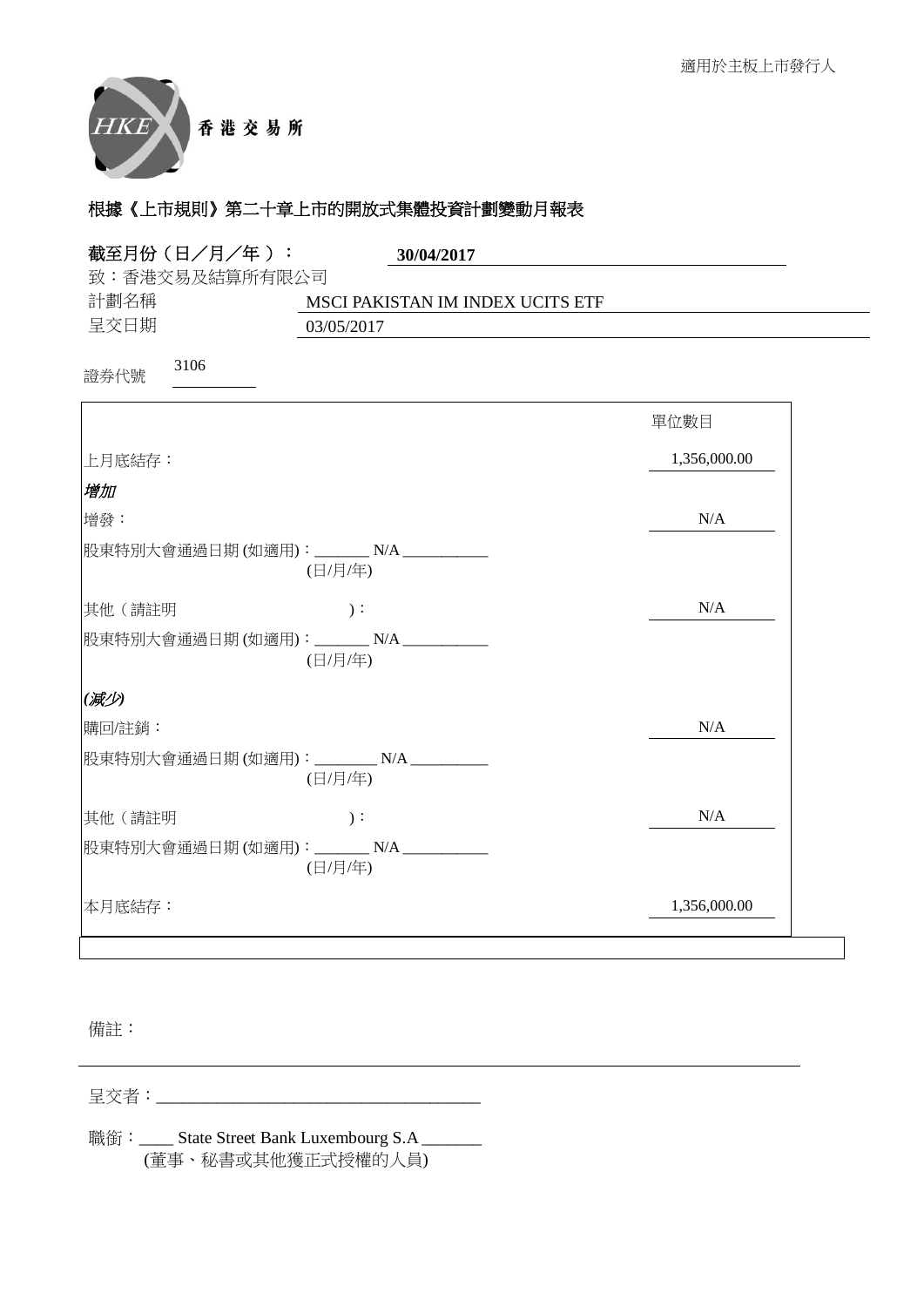

| 截至月份 (日/月/年):                           | 30/04/2017                             |              |
|-----------------------------------------|----------------------------------------|--------------|
| 致:香港交易及結算所有限公司                          |                                        |              |
| 計劃名稱                                    | MSCI SINGAPORE IM INDEX UCITS ETF (DR) |              |
| 呈交日期                                    | 03/05/2017                             |              |
| 3065<br>證券代號                            |                                        |              |
|                                         |                                        | 單位數目         |
| 上月底結存:                                  |                                        | 1,180,000.00 |
| 增加                                      |                                        |              |
| 增發:                                     |                                        | N/A          |
| 股東特別大會通過日期 (如適用):________ N/A _________ | (日/月/年)                                |              |
| 其他(請註明                                  | $)$ :                                  | N/A          |
| 股東特別大會通過日期(如適用): _______N/A _________   | (日/月/年)                                |              |
| (减少)                                    |                                        |              |
| 購回/註銷:                                  |                                        | N/A          |
| 股東特別大會通過日期(如適用): ________N/A _______    | (日/月/年)                                |              |
| 其他(請註明                                  | $)$ :                                  | N/A          |
| 股東特別大會通過日期(如適用): _______N/A __________  | (日/月/年)                                |              |
| 本月底結存:                                  |                                        | 1,180,000.00 |

備註:

⏰Ṍ侭烉\_\_\_\_\_\_\_\_\_\_\_\_\_\_\_\_\_\_\_\_\_\_\_\_\_\_\_\_\_\_\_\_\_\_\_\_\_\_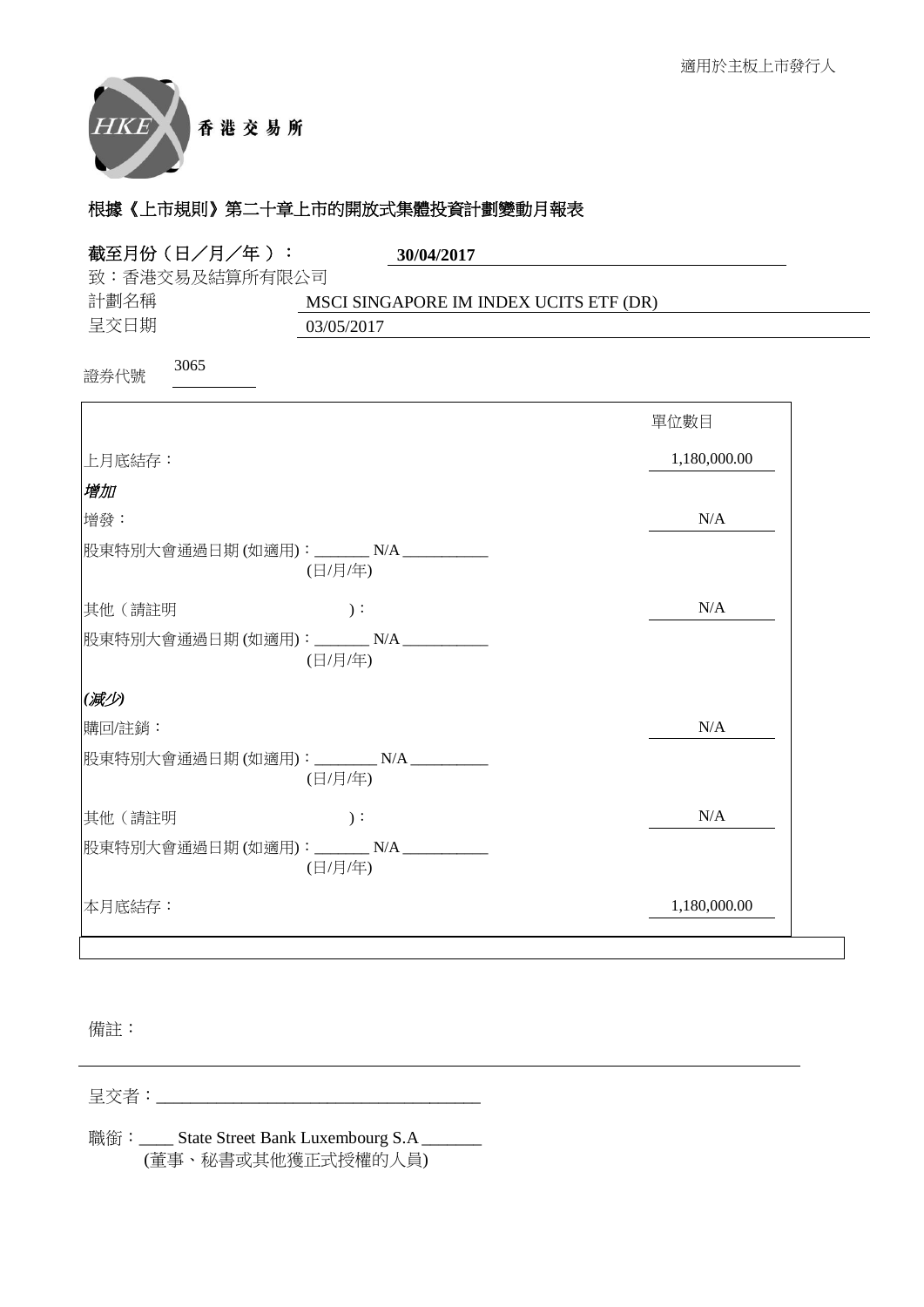

| 截至月份(日/月/年 ):                         | 30/04/2017                               |            |
|---------------------------------------|------------------------------------------|------------|
| 致:香港交易及結算所有限公司                        |                                          |            |
| 計劃名稱<br>呈交日期                          | MSCI PHILIPPINES IM INDEX UCITS ETF (DR) |            |
|                                       | 03/05/2017                               |            |
| 3016<br>證券代號                          |                                          |            |
|                                       |                                          | 單位數目       |
| 上月底結存:                                |                                          | 795,000.00 |
| 增加                                    |                                          |            |
| 增發:                                   |                                          | N/A        |
| 股東特別大會通過日期 (如適用):_______ N/A ________ | (日/月/年)                                  |            |
| 其他(請註明                                | $)$ :                                    | N/A        |
| 股東特別大會通過日期(如適用): _______ N/A ________ | (日/月/年)                                  |            |
| (减少)                                  |                                          |            |
| 購回/註銷:                                |                                          | N/A        |
| 股東特別大會通過日期 (如適用):________ N/A _______ | (日/月/年)                                  |            |
| 其他(請註明                                | $)$ :                                    | N/A        |
| 股東特別大會通過日期(如適用): _______N/A _______   | (日/月/年)                                  |            |
| 本月底結存:                                |                                          | 795,000.00 |

備註:

⏰Ṍ侭烉\_\_\_\_\_\_\_\_\_\_\_\_\_\_\_\_\_\_\_\_\_\_\_\_\_\_\_\_\_\_\_\_\_\_\_\_\_\_